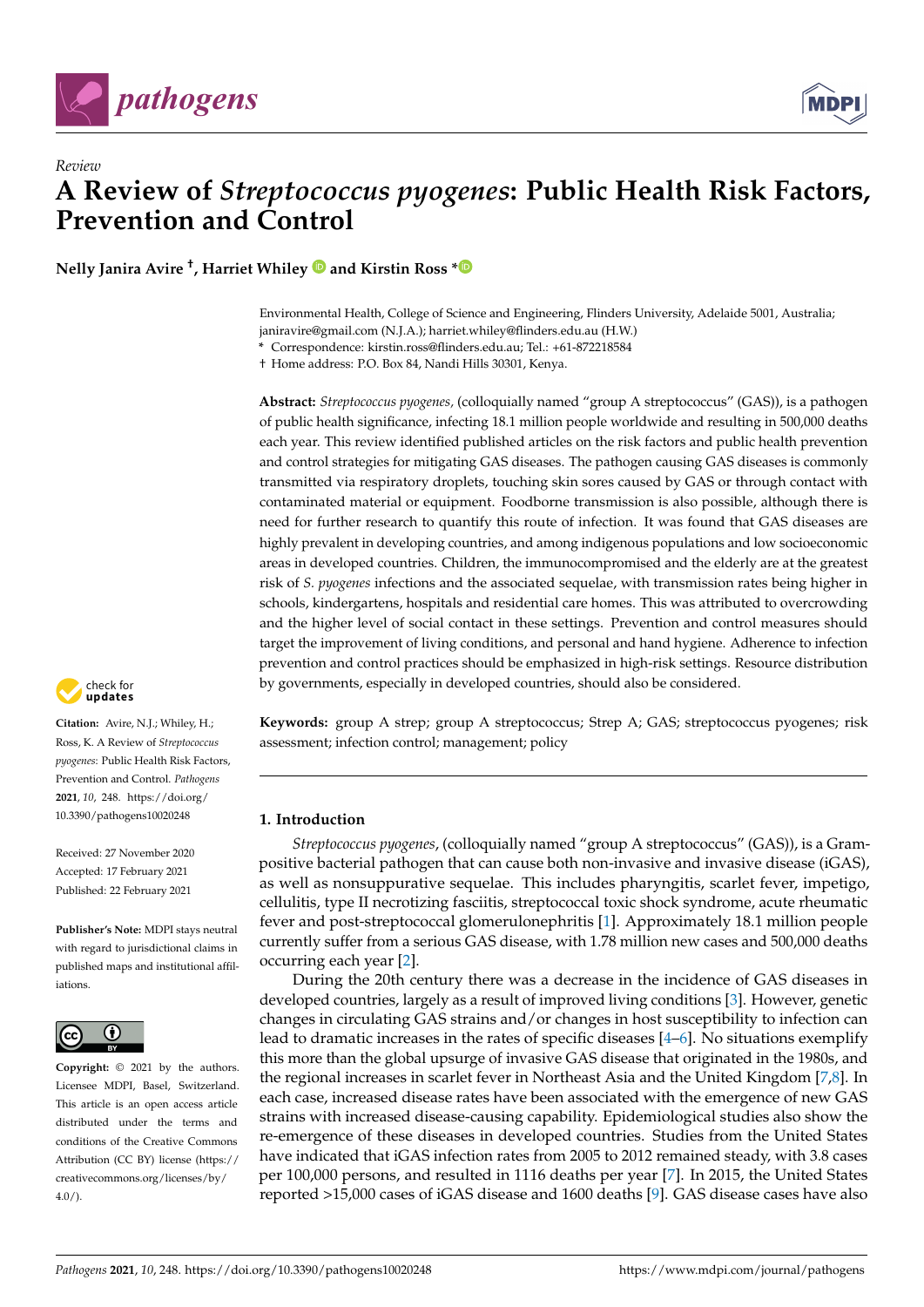been reported to increase over time in Canada. The rate for GAS infections in Canada in 2015 was 5.24, up from 2.4 cases per 100,000 persons in 2003 [\[10\]](#page-11-3). In the United Kingdom, the incidence rate of iGAS disease has been reported to be 2.9 cases per 100,000 persons per year [\[11\]](#page-11-4). Typically, GAS infections and the associated sequelae are more prevalent in areas of socioeconomic disadvantage [\[12](#page-11-5)[–14\]](#page-11-6). This includes developing countries, and the socioeconomically disadvantaged populations within developed countries [\[10,](#page-11-3)[15,](#page-11-7)[16\]](#page-11-8).

There is an urgent need to improve public health strategies to prevent the transmission of GAS diseases, particularly within vulnerable populations. The aim of this review was to identify all the population risk factors and potential public health prevention and control strategies. Identifying the factors increasing the risk of transmission will inform public health policy and reduce the spread of GAS diseases.

## **2. Results**

An overview of the public health risk factors, and the prevention and control strategies for GAS diseases found in the reviewed articles, are presented in Table [1.](#page-2-0)

**Key Findings or Conclusion Risk or Strategy References** Common areas of prevalence Developing countries [\[17](#page-11-9)[–19\]](#page-11-10) Indigenous communities in developed countries [\[10](#page-11-3)[,15](#page-11-7)[,20](#page-11-11)[–29\]](#page-11-12) Low socioeconomic communities [\[9](#page-11-2)[,20](#page-11-11)[,30\]](#page-11-13) Mode of transmission Respiratory droplets and contact with infected persons or surfaces [\[16](#page-11-8)[,31](#page-11-14)[–34\]](#page-12-0)<br>Contaminated food [35] Contaminated food Common areas of exposure to GAS Schools, nurseries and kindergartens [\[8](#page-11-1)[,36](#page-12-2)[,37\]](#page-12-3) Hospitals [\[33](#page-12-4)[,34](#page-12-0)[,38](#page-12-5)[–41\]](#page-12-6) Care homes [\[38](#page-12-5)[,42](#page-12-7)[–48\]](#page-12-8) Military training facilities [\[49\]](#page-12-9) Homeless shelters [\[22](#page-11-15)[,50\]](#page-12-10) At-risk groups Children (infants to 15 years old) [\[8](#page-11-1)[,11](#page-11-4)[,36](#page-12-2)[,51](#page-12-11)-56] Elderly [\[10](#page-11-3)[,43](#page-12-13)[,57](#page-12-14)[,58\]](#page-13-0) People with underlying medical conditions [\[10](#page-11-3)[,17](#page-11-9)[,27](#page-11-16)[,59](#page-13-1)[–62\]](#page-13-2) Pregnant women, women with postpartum status and neonates [\[39](#page-12-15)[,41](#page-12-6)[,63](#page-13-3)[–69\]](#page-13-4) Gender—Boys and men [\[22](#page-11-15)[,23](#page-11-17)[,36](#page-12-2)[,52](#page-12-16)[,57,](#page-12-14)[70\]](#page-13-5) Risk factors for GAS infections Household crowding [\[20](#page-11-11)[,51\]](#page-12-11) Poor housing conditions—dampness, temperature, poor ventilation [\[18](#page-11-18)[,20\]](#page-11-11) Homelessness [\[10](#page-11-3)[,28](#page-11-19)[,62](#page-13-2)[,70](#page-13-5)[–73\]](#page-13-6) Hospitalization or hospital equipment [\[33](#page-12-4)[,74](#page-13-7)[,75\]](#page-13-8) Cross-infection by healthcare workers [\[38](#page-12-5)[,39](#page-12-15)[,44](#page-12-17)[,76\]](#page-13-9) Exposure to asymptomatic persons [\[77\]](#page-13-10) Household contact [\[11](#page-11-4)[,37](#page-12-3)[,64](#page-13-11)[,77\]](#page-13-10) Limited household resources—including those of washing, teeth cleaning and laundry [\[15](#page-11-7)[,71\]](#page-13-12) Environmental tobacco smoke exposure and other air pollutants [\[20](#page-11-11)[,53\]](#page-12-18) Exposure to biting insects and skin injuries [\[50](#page-12-10)[,71\]](#page-13-12) Seasonal variation [\[8](#page-11-1)[,52](#page-12-16)[,53](#page-12-18)[,57\]](#page-12-14) Co-infection with other infections (e.g., influenza) [\[78\]](#page-13-13) Illicit drug use or alcohol abuse [\[62](#page-13-2)[,72](#page-13-14)[,73\]](#page-13-6)

**Table 1.** Synthesis of the key findings relating to the risk factors for GAS disease(s) and the public health prevention and control strategies.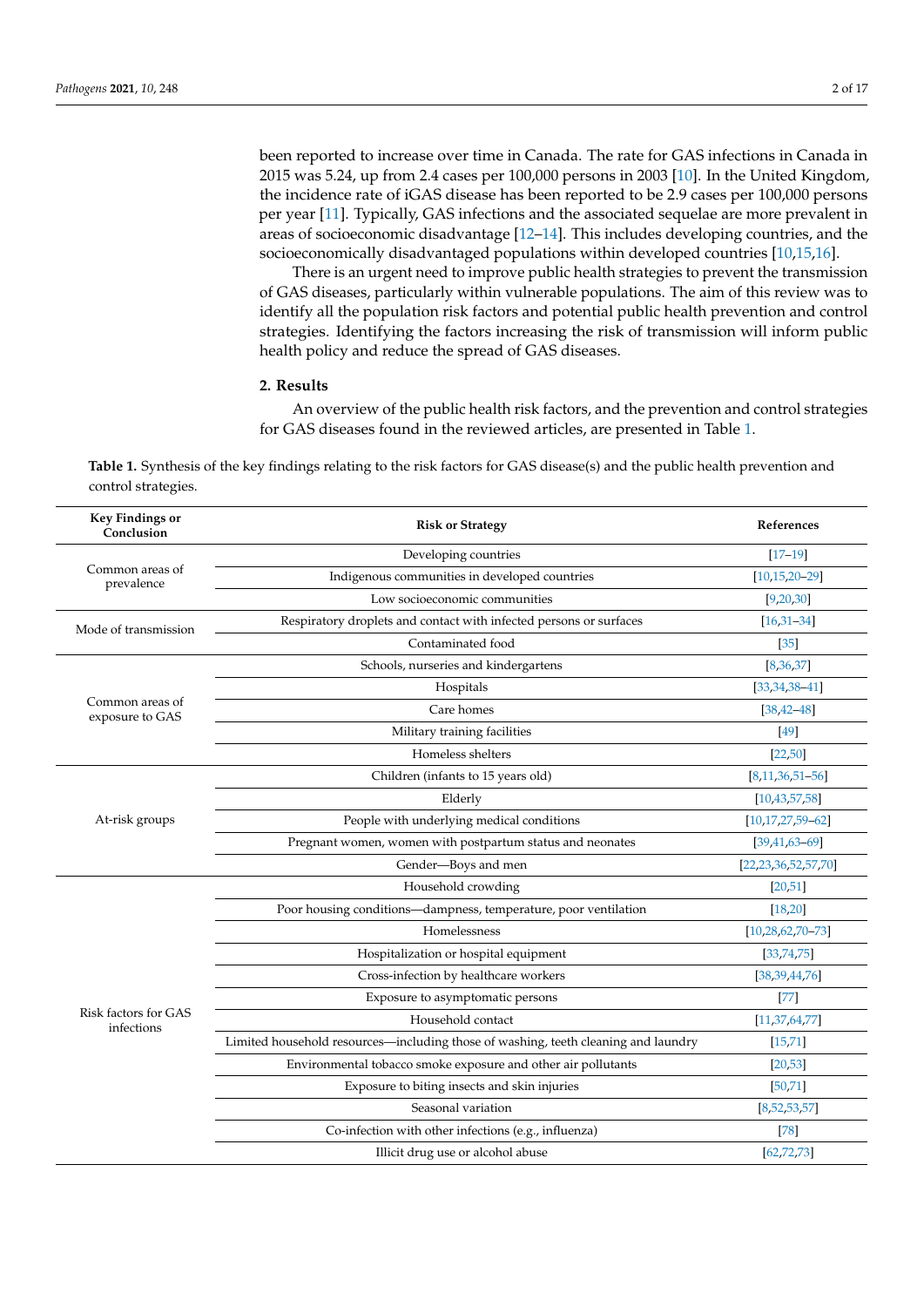<span id="page-2-0"></span>

| <b>Key Findings or</b><br>Conclusion                     | <b>Risk or Strategy</b>                                                                                    | References                |
|----------------------------------------------------------|------------------------------------------------------------------------------------------------------------|---------------------------|
| Prevention and control<br>measures/strategies            | Early/improved diagnosis and treatment                                                                     | $[15, 19, 69, 79 - 87]$   |
|                                                          | Infection control in hospitals/aged care settings                                                          | $[31,32,39,42,88-93]$     |
|                                                          | Epidemiological investigations/improved surveillance systems                                               | $[94 - 99]$               |
|                                                          | Improved quality of housing                                                                                | [15, 20]                  |
|                                                          | Health education for healthcare providers and patients/community                                           | $[15, 45, 85, 100 - 104]$ |
|                                                          | Screening of healthcare workers, asymptomatic cases and post-exposure prophylaxis for<br>vulnerable groups | $[32]$                    |
|                                                          | Hand hygiene                                                                                               | [15, 42]                  |
|                                                          | Avoid overcrowding                                                                                         | $[15]$                    |
|                                                          | Reduced malnutrition and HIV infection                                                                     | $[17]$                    |
|                                                          | Improved GAS detection methods                                                                             | [105, 106]                |
|                                                          | Capacity building of healthcare workers                                                                    | $\left[29\right]$         |
| Suggested future<br>prevention and control<br>strategies | Vaccination                                                                                                | $[89, 102, 107 - 110]$    |
|                                                          | Improved surveillance/mandatory case notification                                                          | $[111 - 116]$             |
|                                                          | Education and engagement                                                                                   | $[117]$                   |
|                                                          | Primary prevention strategies                                                                              | $[118]$                   |
|                                                          | Screening for GAS during pregnancy/postpartum                                                              | [41,63,67,97,119]         |

**Table 1.** *Cont.*

# *2.1. Areas of Prevalence*

Group A streptococcus (GAS) diseases were reported to be common in developing countries [\[17–](#page-11-9)[19\]](#page-11-10) and among the indigenous populations in developed countries [\[10](#page-11-3)[,15](#page-11-7)[,20](#page-11-11)[–29\]](#page-11-12), and reported to be endemic in low socioeconomic communities [\[9](#page-11-2)[,20](#page-11-11)[,30\]](#page-11-13). GAS diseases are also present in high socioeconomic communities, in conditions where people are in close proximity to one another for extended periods of time (for example, schools and care facilities) [\[8](#page-11-1)[,36–](#page-12-2)[38,](#page-12-5)[42–](#page-12-7)[48\]](#page-12-8).

### *2.2. Mode of Transmission*

The mode of transmission for GAS infection was reported to be primarily through respiratory droplets and direct contact with infected people and surfaces [\[16](#page-11-8)[,31–](#page-11-14)[34\]](#page-12-0). However, contaminated food was identified as another possible mode of transmission [\[35\]](#page-12-1).

#### *2.3. At-Risk Groups*

The population groups at most risk of being infected with GAS diseases included people with underlying medical conditions [\[10](#page-11-3)[,17](#page-11-9)[,27](#page-11-16)[,59](#page-13-1)[–62\]](#page-13-2), children (0 to 15 years) [\[8,](#page-11-1)[11,](#page-11-4)[36,](#page-12-2)[51–](#page-12-11)[56\]](#page-12-12) and the elderly [\[10](#page-11-3)[,43,](#page-12-13)[57,](#page-12-14)[58\]](#page-13-0). Additionally, pregnant and postpartum women were also identified as groups at risk for GAS diseases [\[39](#page-12-15)[,41,](#page-12-6)[63](#page-13-3)[–69\]](#page-13-4). However, in the wider community, when gender was considered, boys and men were reported to be more at risk of being infected with GAS compared to girls and women [\[22,](#page-11-15)[23,](#page-11-17)[36,](#page-12-2)[52,](#page-12-16)[57,](#page-12-14)[70\]](#page-13-5).

#### *2.4. Common Environments of Exposure*

The common environments for GAS infections included schools, nurseries and kindergartens [\[16,](#page-11-8)[36,](#page-12-2)[37\]](#page-12-3), hospitals [\[33,](#page-12-4)[34,](#page-12-0)[38](#page-12-5)[–41\]](#page-12-6), homeless shelters [\[22](#page-11-15)[,50\]](#page-12-10), care homes [\[38,](#page-12-5)[42](#page-12-7)[–48\]](#page-12-8) and military training facilities [\[49\]](#page-12-9).

# *2.5. Risk Factors*

Inadequate housing was identified as a major risk factor for GAS diseases. This includes homelessness [\[10](#page-11-3)[,28](#page-11-19)[,62](#page-13-2)[,70](#page-13-5)[–73\]](#page-13-6), household overcrowding [\[20](#page-11-11)[,51\]](#page-12-11), limited household resources (including the sharing of personal items) [\[15,](#page-11-7)[71\]](#page-13-12), and poor housing conditions,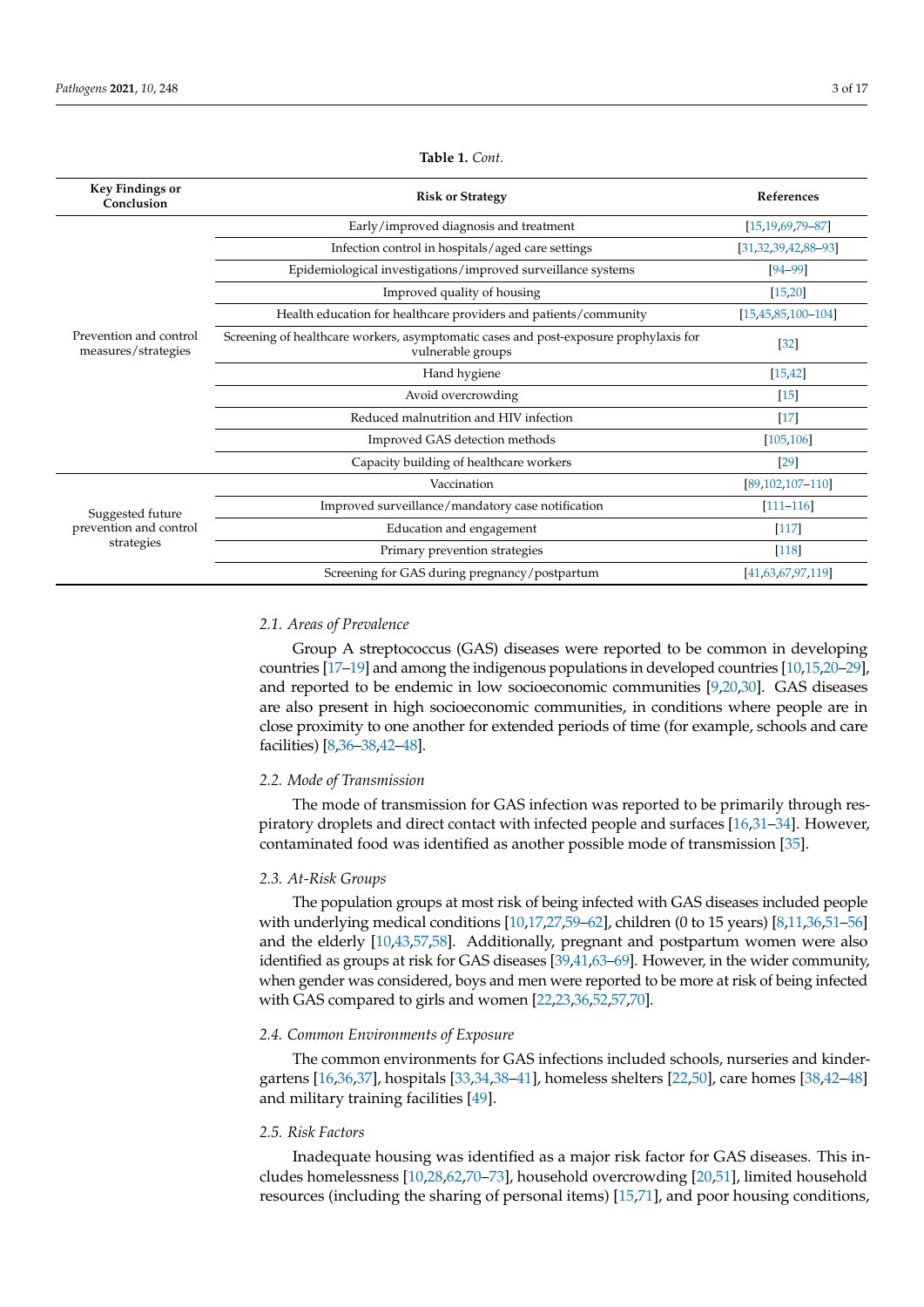such as dampness, poor ventilation and house temperature [\[18,](#page-11-18)[20\]](#page-11-11). Low socioeconomic status [\[9](#page-11-2)[,20](#page-11-11)[,30\]](#page-11-13), environmental tobacco smoke exposure [\[53,](#page-12-18)[120\]](#page-15-8) and exposure to biting insects or skin injuries or diseases were also identified as risk factors [\[15,](#page-11-7)[60,](#page-13-17)[71,](#page-13-12)[112,](#page-15-9)[121\]](#page-15-10). Several studies noted seasonal variations in the prevalence of GAS diseases [\[8,](#page-11-1)[52,](#page-12-16)[53,](#page-12-18)[57\]](#page-12-14).

Other factors identified as promoting the spread of GAS infections, especially in hospitals and care homes, included poor infection control practices resulting in cross-infection by healthcare workers, other patients or residents, and the cross-contamination of hospital equipment and devices [\[31](#page-11-14)[,32,](#page-12-19)[39](#page-12-15)[,88](#page-14-1)[–93\]](#page-14-2). Poor personal and hand hygiene [\[15,](#page-11-7)[42\]](#page-12-7) and exposure to asymptomatic persons [\[77\]](#page-13-10) were also highlighted as risk factors for GAS infections. These risk factors often exasperated the high likelihood of transmission occurring between household contacts [\[11](#page-11-4)[,37](#page-12-3)[,64](#page-13-11)[,77\]](#page-13-10). Other individual risk factors include change of host immunity due to conditions such as pregnancy [\[39,](#page-12-15)[41,](#page-12-6)[63–](#page-13-3)[69\]](#page-13-4), underlying medical conditions [\[10,](#page-11-3)[17](#page-11-9)[,27](#page-11-16)[,39](#page-12-15)[,41](#page-12-6)[,59](#page-13-1)[–69\]](#page-13-4), malnutrition [\[17\]](#page-11-9), and illicit drug use or alcohol abuse [\[62,](#page-13-2)[72](#page-13-14)[,73\]](#page-13-6).

#### *2.6. Prevention and Control Strategies*

Several studies have suggested that early diagnosis and treatment is an effective way to prevent and control iGAS infections and complications from mild infections [\[15,](#page-11-7)[19,](#page-11-10)[69,](#page-13-4)[79–](#page-13-15)[87\]](#page-14-0). In hospitals and care facilities, effective infection control procedures were identified as being crucial for the prevention of GAS infections [\[31](#page-11-14)[,32](#page-12-19)[,39](#page-12-15)[,88](#page-14-1)[–93\]](#page-14-2). This could also include the screening of asymptomatic cases, including healthcare workers, and the post-exposure prophylaxis of vulnerable groups [\[32\]](#page-12-19). The need for improved surveillance and epidemiological investigation was also emphasized by several articles [\[111–](#page-15-3)[116\]](#page-15-4). This would be supported by improved detection methods [\[105,](#page-14-8)[106\]](#page-15-0) and health education at the hospital and community levels, including the capacity building of healthcare workers and education on the proper diagnosis and management of GAS diseases [\[15](#page-11-7)[,29](#page-11-12)[,45](#page-12-20)[,85,](#page-14-5)[100–](#page-14-6)[104\]](#page-14-7).

Other prevention and control measures include improving the quality of housing [\[15](#page-11-7)[,20\]](#page-11-11), improved hand hygiene practices [\[15,](#page-11-7)[42\]](#page-12-7) and the reduction of overcrowding [\[15\]](#page-11-7). Other proposed methods to reduce GAS transmission that are not currently used include vaccination [\[89](#page-14-9)[,102,](#page-14-10)[107](#page-15-1)[–110\]](#page-15-2) and screening for GAS during pregnancy [\[41,](#page-12-6)[63,](#page-13-3)[67,](#page-13-16)[97,](#page-14-11)[119\]](#page-15-7).

#### **3. Discussion**

#### *3.1. Areas of Prevalence*

Despite being in existence for hundreds of years, GAS still creates a substantial burden of disease and death on a global scale, mainly in children and young adults in less developed countries [\[122\]](#page-15-11). In low- and middle-income countries, and in disadvantaged populations in high-income countries such as the United States and Australia, GAS diseases remain endemic [\[9,](#page-11-2)[14\]](#page-11-6). GAS diseases also remain relatively important in more developed countries. According to this review, the broad diversity of GAS genotypes has led to the persistence of these infections globally [\[12\]](#page-11-5). Strain variations also exist for GAS between developed and developing countries. Low-income settings report high GAS strain diversity compared with high-income settings. The reason as to why this is so is not clear [\[123\]](#page-15-12). However, Tartof et al. [\[18\]](#page-11-18) argue that local factors, such as crowding, may enhance the frequency of GAS transmission and horizontal gene transfers that contribute to the increased strain diversity in such settings. A study carried out in South Africa showed that there were similarities in the GAS strains when they were compared with the ones in Tunisia and Kenya, but they were different when compared with those of developed countries [\[107\]](#page-15-1). Similarities in strain diversity were also reported in settings with similar living conditions, which include indigenous populations in developed countries [\[9,](#page-11-2)[56\]](#page-12-12). This review also found that socially disadvantaged communities are heavily burdened by these diseases due to their low socioeconomic status, characterized by poor housing conditions and inability to afford medical care, among other factors [\[15,](#page-11-7)[20](#page-11-11)[,21](#page-11-20)[,26](#page-11-21)[,118,](#page-15-6)[124\]](#page-15-13). According to a study performed in the United Kingdom, interviews conducted with the patients, teachers and parents of children affected with rheumatic fever revealed that low socioeconomic status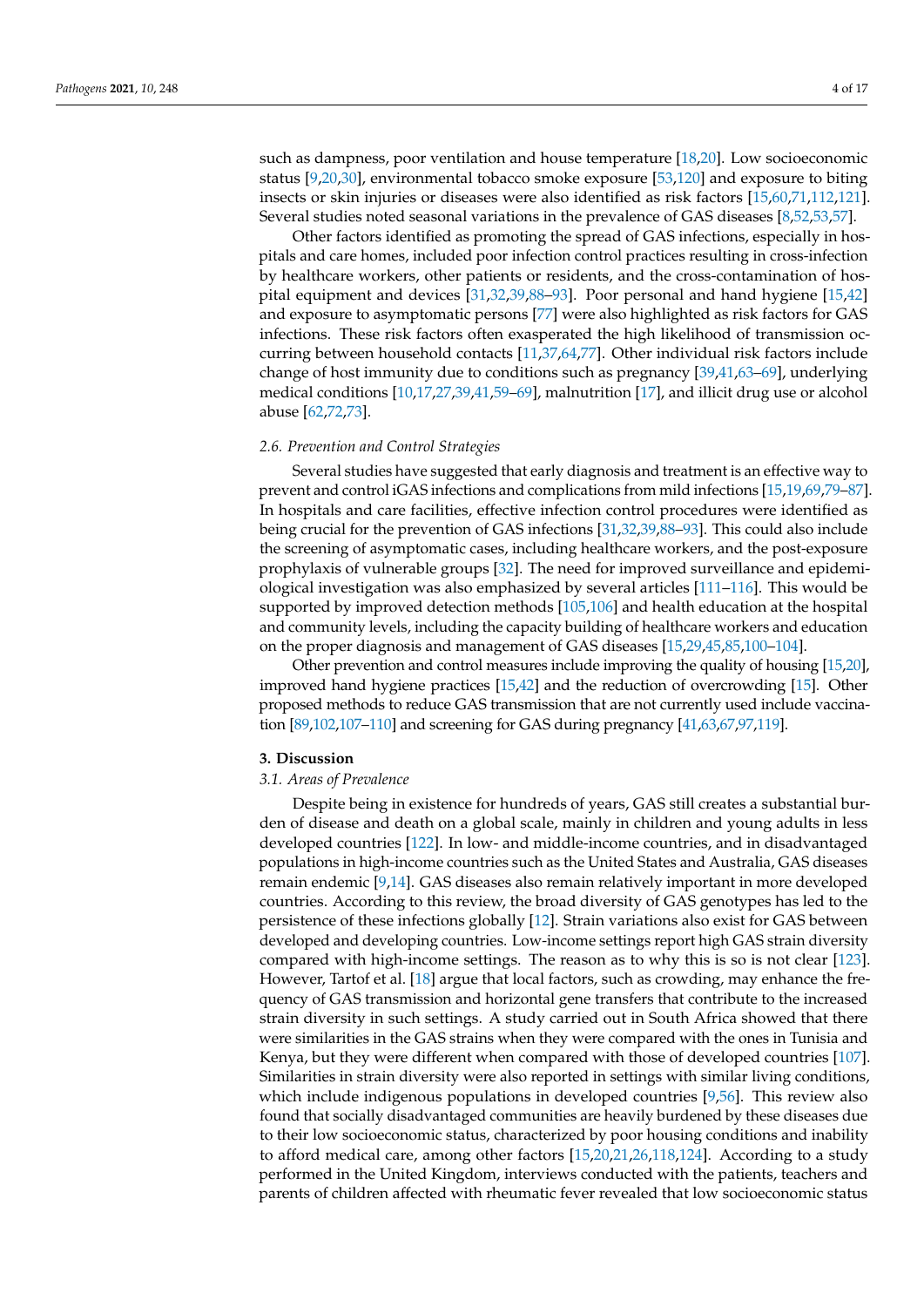was common among most of the respondents [\[51\]](#page-12-11). In Australia, records indicate that GAS infections and their sequalae among Indigenous Australians continue to persist at equal or higher levels when compared with cases in developing countries [\[14\]](#page-11-6). Tropical regions of northern Queensland and the Northern Territory, the only states that report GAS infections as notifiable diseases, have the highest reported rates, with the incidence in indigenous populations ranging from 23.9 to 82.5 cases per 100,000 persons, and in non-indigenous populations from 4.7 to 10.3 cases per 100,000 persons. This has been linked to the higher proportion of indigenous people in northern Australia who experience high levels of socioeconomic disadvantage and household overcrowding [\[27\]](#page-11-16). In Alaska in the United States, a region where indigenous Americans live, the incidence rate of GAS infections in 2015 was 12.3 cases per 100,000 persons, a rate that was more than twice that of the rest of the United States [\[9\]](#page-11-2).

A limitation in identifying the areas of highest prevalence is the fact that GAS diseases are not always notifiable. A few countries, such as England, Wales, Japan, Canada, Norway, China and the United States, report specific GAS diseases, but not all clinical manifestations. For example, in Japan and the United States, only streptococcal TSS is notifiable [\[6,](#page-10-4)[125\]](#page-15-14), in Canada and Norway all iGAS diseases are notifiable [\[10,](#page-11-3)[57\]](#page-12-14), and in China only scarlet fever is notifiable [\[96\]](#page-14-12). In other countries, the disease is only notifiable in specific regions. For example, in Australia, GAS diseases are notifiable in the Northern Territory and Queensland only [\[15\]](#page-11-7). Another limitation with this review is that only articles published from 2010 to 2020 were included. This may have introduced a bias towards publications from Asia and Australasia, since an increasing number of publications on this subject have originated from these regions during the last few years.

### *3.2. Transmission*

Understanding the transmission routes is essential for identifying appropriate control interventions. The individual transmission routes for each GAS disease are shown in Table [2.](#page-4-0) Humans are the only natural reservoir for GAS, and it is commonly found in the carrier state on the anus, vagina, pharynx and skin of human hosts without causing disease [\[126\]](#page-15-15).

<span id="page-4-0"></span>

| <b>Diseases Caused by Streptococcus</b><br>Pyogenes | <b>Transmission Route</b>                                                                                                                                                                                                                                                                                                                      |  |
|-----------------------------------------------------|------------------------------------------------------------------------------------------------------------------------------------------------------------------------------------------------------------------------------------------------------------------------------------------------------------------------------------------------|--|
| Direct infection                                    |                                                                                                                                                                                                                                                                                                                                                |  |
| Pharyngitis (strep throat)                          | Direct person-to-person transmission, typically through saliva or nasal secretions                                                                                                                                                                                                                                                             |  |
| Cellulitis                                          | Direct person-to-person transmission typically through contact with skin lesions or<br>exposure to respiratory droplets                                                                                                                                                                                                                        |  |
| Impetigo                                            | Direct person-to-person transmission                                                                                                                                                                                                                                                                                                           |  |
| Toxin-mediated disease                              |                                                                                                                                                                                                                                                                                                                                                |  |
| Scarlet fever                                       | Direct person-to-person transmission, typically through saliva or nasal secretions                                                                                                                                                                                                                                                             |  |
| Necrotizing fasciitis                               | In necrotizing fasciitis, the initial entry of group A strep into the body can occur by<br>several routes. This includes non-penetrating trauma (e.g., bruises, muscle strain),<br>causing seeding from transient bacteremia, and penetrating trauma, enabling the<br>bacteria to pass directly to the site of infection from the environment. |  |
| Streptococcal toxic shock syndrome (STSS)           | Through a compromised barrier (such as a skin injury) or through mucus<br>membranes. The bacteria then spread to deep tissues and eventually to the<br>bloodstream.                                                                                                                                                                            |  |
| Immune-mediated disease                             |                                                                                                                                                                                                                                                                                                                                                |  |
| Acute rheumatic fever                               | Delayed sequela of pharyngitis                                                                                                                                                                                                                                                                                                                 |  |
| Post-streptococcal glomerulonephritis               | Immunologically-mediated sequela of pharyngitis or skin infections                                                                                                                                                                                                                                                                             |  |
|                                                     | Table adapted from [3.125].                                                                                                                                                                                                                                                                                                                    |  |

**Table 2.** Transmission routes for diseases caused by *Streptococcus pyogenes.*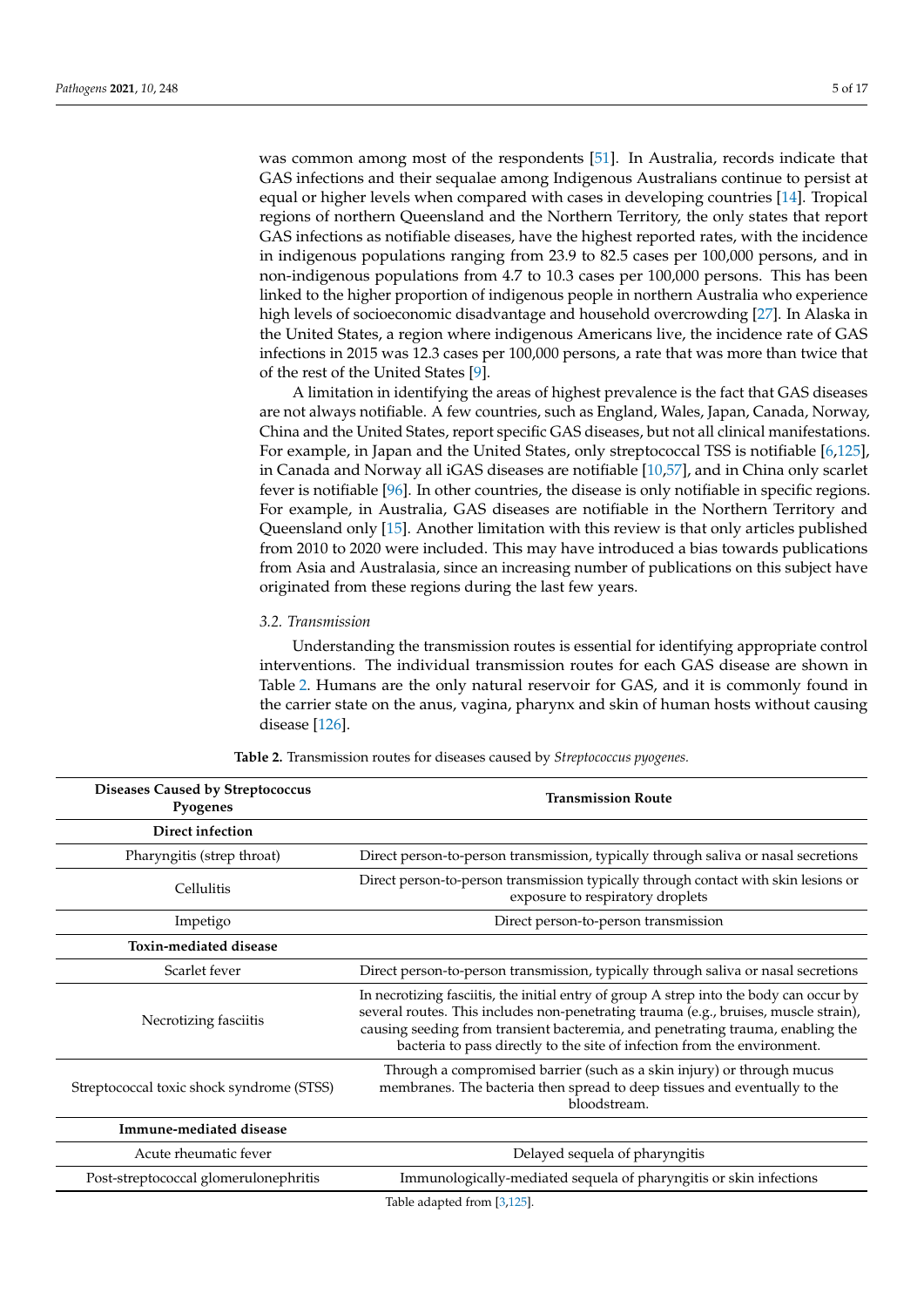Transmission of GAS primarily occurs through respiratory droplets, or skin contact with broken skin that has secretions from infected sores on it [\[31,](#page-11-14)[127](#page-15-16)[,128\]](#page-15-17). The environment is also a potential reservoir, and facilitates transmission through contaminated equipment, surfaces, dust and fomites [\[16](#page-11-8)[,31–](#page-11-14)[34\]](#page-12-0); however, very few current studies have explored this area, hence it is an area for further research. The foodborne transmission of GAS infections is also possible [\[35\]](#page-12-1). GAS has been shown to survive in ice cream (18 days), raw and pasteurized milk at 15–37 °C (96 h), room temperature butter (48 h) and neutralized butter (12–17 days) [\[129\]](#page-16-0). Additionally, GAS has been found to last several days in salads at room temperature [\[130\]](#page-16-1). An investigation of a GAS outbreak in China in 2014 among a film crew demonstrated that foodborne outbreaks due to GAS infections exist, although they are very rare. However, these outbreaks are always difficult to recognize at early stages, and thus are usually ignored by healthcare workers [\[131\]](#page-16-2). From the literature reviewed, very few studies have been done with regards to foodborne GAS transmission, and therefore more research needs to be done on the same.

#### *3.3. Common Areas of Infection*

GAS infections are commonly spread in schools, nurseries and kindergartens, hospitals, care homes, military camps and homeless shelters [\[8,](#page-11-1)[22,](#page-11-15)[33,](#page-12-4)[34](#page-12-0)[,36](#page-12-2)[–50\]](#page-12-10). A review of epidemiological data for scarlet fever for the period 2005–2015 conducted by Zhang et al. [\[8\]](#page-11-1) in Hong Kong showed that the infections were higher during the months when schools were open. Additionally, more cases were reported among children who attended nurseries and kindergartens. This was attributed to low immunity in this population group and high populations in these settings [\[8\]](#page-11-1).

Cummins et al.'s [\[42\]](#page-12-7) review of 20 outbreaks in care homes showed high infection rates existed as a result of cross-infection from infected care home residents to the healthy residents, as well as infections from home care staff to residents. However, cross-infection from care staff was slightly lower compared with cross-infection among residents. This is supported by Dooling et al. [\[47\]](#page-12-21) and Deutscher et al. [\[65\]](#page-13-18). The incidence of GAS diseases in residents of long-term care facilities is also higher (3-8-fold) than among community residents of the same age [\[43\]](#page-12-13).

This review identified hospitals as high-risk areas for infections [\[33](#page-12-4)[,34](#page-12-0)[,38–](#page-12-5)[41\]](#page-12-6). This was attributed to poor surgical procedures, contaminated medical instruments or hospital environments, and cross-infection from other patients and healthcare workers [\[33,](#page-12-4)[38,](#page-12-5)[39,](#page-12-15)[44](#page-12-17)[,74,](#page-13-7)[75\]](#page-13-8).

According to Engelthaler et al. [\[22\]](#page-11-15), evidence from a study conducted on clients from homeless shelters and jails in the United States showed that conditions in these settings favored the transmission of GAS infections. A comparable study conducted in Canada also reported similar findings [\[62\]](#page-13-2). Hammond-Collins et al. [\[49\]](#page-12-9) also conducted a study on GAS-infected cases between August 2016 to January 2018 in Belgium. The results showed incidence rates of 2333/100,000 persons in homeless groups and 25/100,000 persons in non-homeless groups, showing a higher incidence (100 times higher) for homeless persons compared to non-homeless persons. An outbreak investigation in homeless shelters done in Canada in 2019 supported the same findings [\[50\]](#page-12-10).

## *3.4. At Risk Groups*

GAS affects anyone in any population [\[132,](#page-16-3)[133\]](#page-16-4). However, GAS diseases are more common in children and the elderly [\[8](#page-11-1)[,10](#page-11-3)[,11](#page-11-4)[,36](#page-12-2)[,43](#page-12-13)[,51](#page-12-11)[–58\]](#page-13-0), as demonstrated in this review. School-aged children were consistently identified as high-risk for GAS diseases. A population-based case control study undertaken in New Zealand between 2010 and 2014 showed that 79.1% of new cases were reported in children 5–17 years old, and cases were rare in children 4 years old and below [\[121\]](#page-15-10). This was also reported in studies from the United Kingdom in 2013, where most cases were children 5 to 14 years old [\[51\]](#page-12-11). Additionally, a review of scarlet fever cases for the period 2005–2015 in Hong Kong revealed a high incidence among children 5–15 years old, although those at most risk were children 3–5 years of age. This age group includes children just entering kindergarten [\[36\]](#page-12-2). Even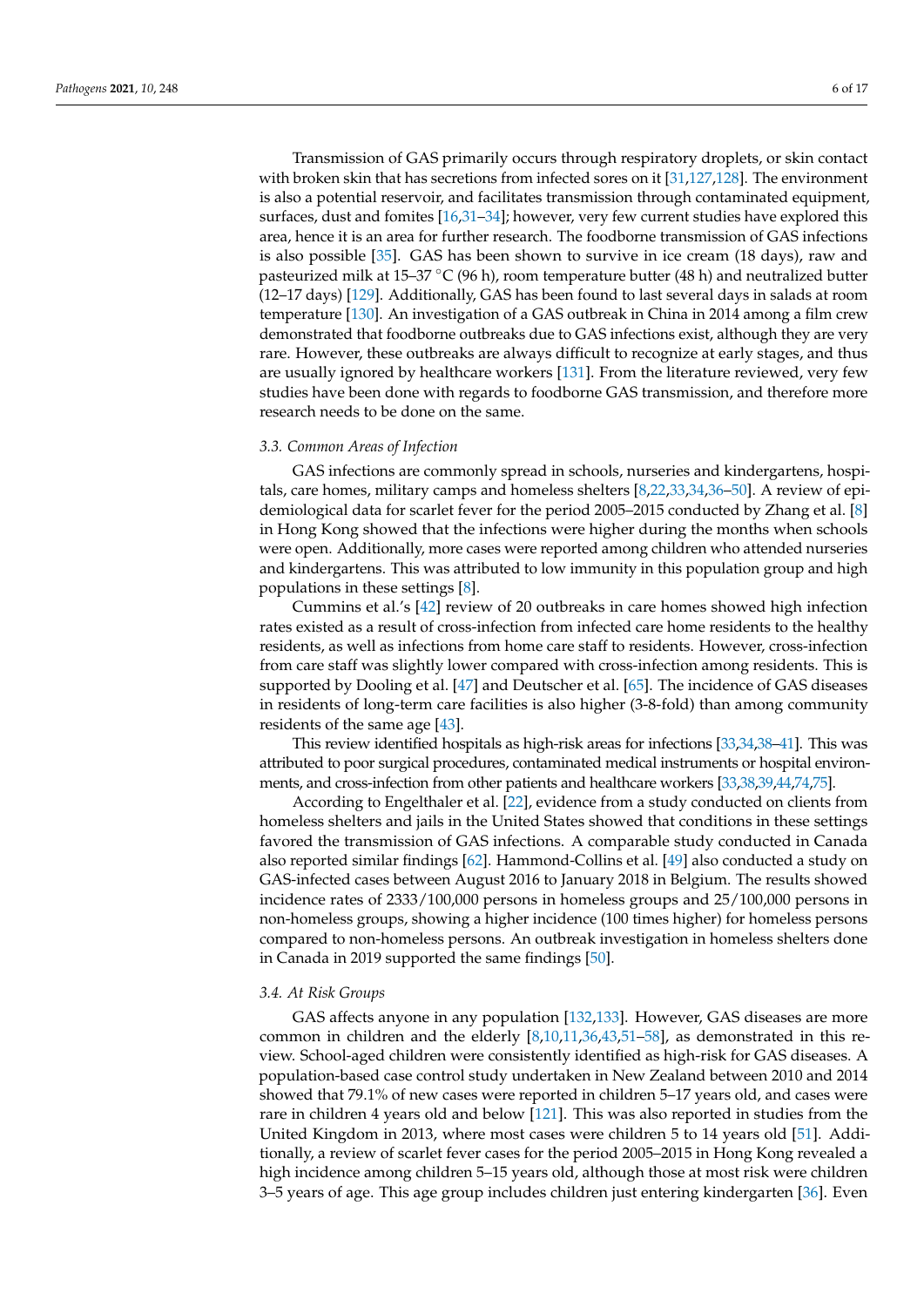though any person of any age group can be an asymptomatic case of a GAS disease, most asymptomatic cases are seen in children. An asymptomatic person can act as a reservoir for GAS, and therefore pose a greater risk of transmission [\[80\]](#page-14-13).

In addition to children, the elderly population are high-risk for GAS diseases [\[10](#page-11-3)[,43,](#page-12-13)[57,](#page-12-14)[58\]](#page-13-0). A study of the review of outbreaks of GAS diseases in Europe conducted by Cummins et al. [\[42\]](#page-12-7) established that 20 out of 31 outbreaks that occurred between 1992 and 2008 were related to res-idential care homes. Chalker et al.'s [\[38\]](#page-12-5) study also showed that many cases of GAS infections were common in the elderly population, especially those over 70 years. Mearkle et al. [\[64\]](#page-13-11) demonstrated an increased risk of GAS transmission within a household when one family member is positive. This risk was greatest in couples aged 75 years and older, and in mother–neonate pairs.

People with underlying medical conditions are also more vulnerable to GAS infections, as seen in the reviewed articles [\[10](#page-11-3)[,17](#page-11-9)[,27](#page-11-16)[,59](#page-13-1)[–62\]](#page-13-2). This review also showed that previous skin conditions and recent wounds were also some of the medical conditions that favored the transmission of GAS infections [\[50,](#page-12-10)[71\]](#page-13-12). Pre-existing medical conditions and co-infections such as influenza, malnutrition, diabetes mellitus, HIV and malaria also expose people to GAS infections, due to a reduced immunity for fighting infections [\[10,](#page-11-3)[17,](#page-11-9)[27,](#page-11-16)[59](#page-13-1)[–62,](#page-13-2)[78\]](#page-13-13), as seen in the reviewed articles. Sosa [\[127\]](#page-15-16) argues that pre-existing medical conditions in pregnancy can cause GAS infections to progress to toxic shock syndrome or necrotizing fasciitis, severe types of GAS diseases. This review also reported changes in host immunity, especially during pregnancy, as a risk factor for GAS infections [\[39,](#page-12-15)[41,](#page-12-6)[63–](#page-13-3)[69\]](#page-13-4). The results of a study carried out by Rottenstreich et al. [\[67\]](#page-13-16) reported that pregnant women were 20 times more at risk of GAS infections than non-pregnant women. This has been attributed to changes in host immunity due to pregnancy or postpartum status [\[103](#page-14-14)[,119\]](#page-15-7). Studies carried out on pregnant women also reveal that GAS infections can cause still births and neonatal deaths [\[65\]](#page-13-18). Additionally, caesarean sections undertaken with contaminated medical instruments expose pregnant women to GAS infections [\[127\]](#page-15-16). Lactation also reduces the availability of protective vaginal flora such as lactobacillus, and thus increases the chances of the growth of other microorganisms such as GAS [\[134\]](#page-16-5). Increased incidence has also been reported in infants mainly through exposure to asymptomatic persons in the households, or mother to neonate cross-infection [\[64\]](#page-13-11).

In terms of gender, the review showed that higher incidence rates of GAS infections are reported in men compared with women [\[22](#page-11-15)[,23](#page-11-17)[,36](#page-12-2)[,52](#page-12-16)[,57](#page-12-14)[,70\]](#page-13-5). According to a study carried out in China, the incidence of scarlet fever cases from 2004 to 2016 was 1.54 times greater among boys compared with girls and women [\[52\]](#page-12-16). Lee, Cowling and Lau [\[36\]](#page-12-2) attribute this high risk to more physical interactions and poorer personal hygiene among boys. In the United Kingdom, however, there is an even distribution of cases across all genders [\[43\]](#page-12-13). Very little is known about why the incidence is higher in men than in women.

## *3.5. Risk Factors for GAS Infections*

The transmission of GAS is determined by a number of factors. GAS is chiefly a disease of poverty [\[3\]](#page-10-2). Housing conditions characterized by overcrowding, dampness, poor ventilation and/or lack of temperature control encourage the transmission of these infections [\[18,](#page-11-18)[20,](#page-11-11)[51\]](#page-12-11). Overcrowding, especially in households, in military camps and in other institutions such as care homes, is a significant environmental factor for the spread of GAS infections [\[18,](#page-11-18)[51,](#page-12-11)[64\]](#page-13-11), as seen in the reviewed articles. In overcrowded conditions, coughing or sneezing from one infected person in the household or institution can easily infect others [\[135\]](#page-16-6). Since these bacteria are believed to survive on dry surfaces and materials for up to 6.5 months, there is an increased likelihood of their transmission in overcrowded settings [\[136\]](#page-16-7).

Contamination in hospitals and nursing facilities is also a risk factor that the review highlighted, and this needs to be addressed if infections are to be prevented or controlled. This contamination includes shared hospital equipment, surroundings such as curtains, fur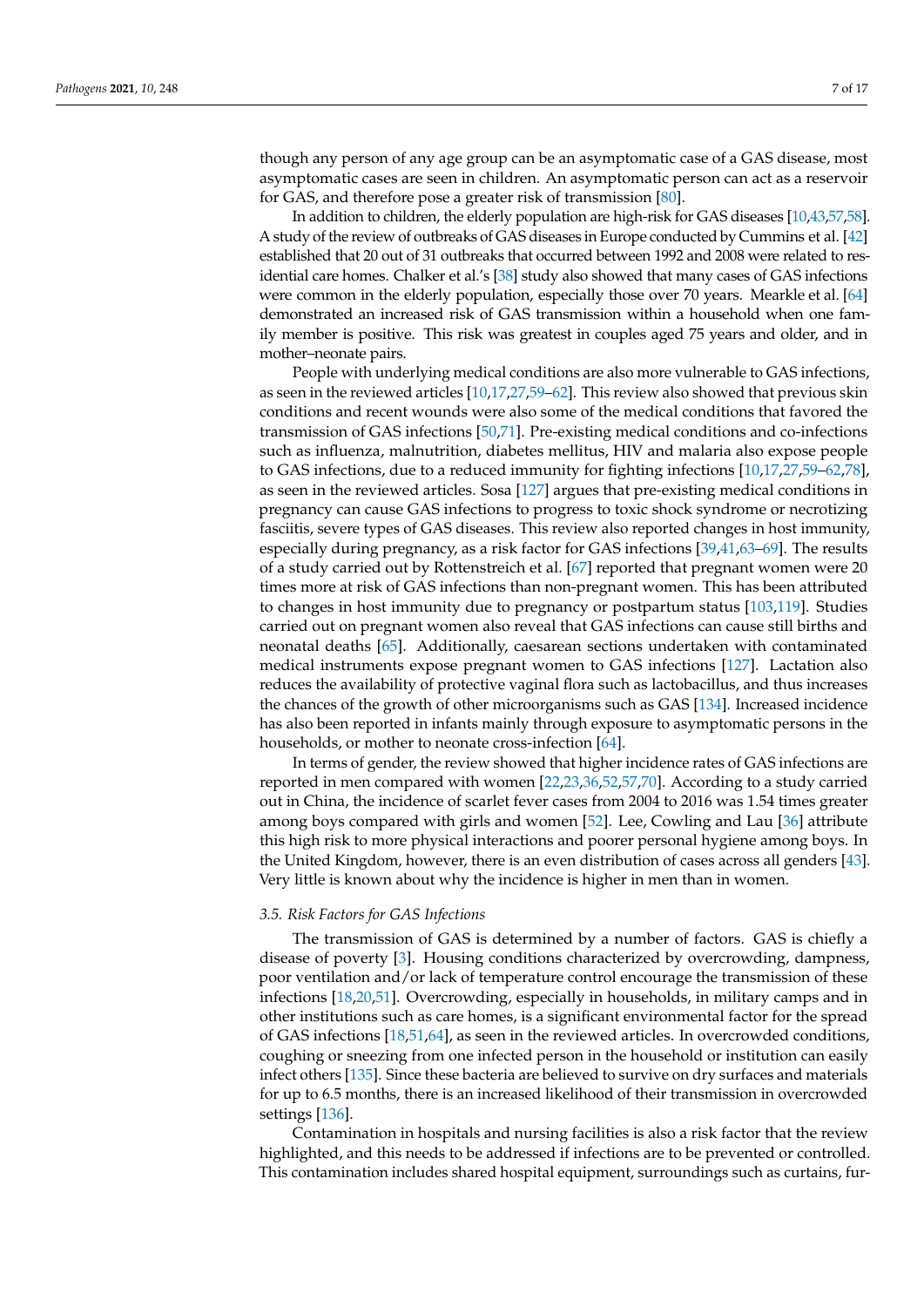niture, walls and floors and devices, or implants [\[33](#page-12-4)[,74](#page-13-7)[,75\]](#page-13-8). Contamination from healthcare workers due to poor infection control practices can also occur [\[38,](#page-12-5)[39](#page-12-15)[,44](#page-12-17)[,45\]](#page-12-20).

Substandard infection control practices, including errors in equipment sterilization, lack of cleaning and disinfection of shared hospital equipment, lack of proper use of personal protective equipment, poor waste management and disposal and poor wound care practices, are also major contributors to the transmission of GAS infections [\[32,](#page-12-19)[48,](#page-12-8)[74](#page-13-7)[,88\]](#page-14-1). For example, in a study performed by Mahida et al. [\[33\]](#page-12-4) in an ear, nose and throat ward in a hospital in the United Kingdom, ward curtains sampled and tested for GAS during an outbreak in a hospital showed that 10 out of 34 curtains tested positive for GAS.

Cross-infection by health workers colonized with GAS to patients was reported to occur in hospitals [\[77\]](#page-13-10). Exposure to asymptomatic persons or cases of GAS infections can also occur at the household level. Such exposure is high in overcrowded households, as discussed earlier. In addition, limited household resources, such as those for washing and laundry, contribute to an increase in bacterial load on the skin of household members, or objects in the house, resulting in increased transmission. Moreover, sharing bedding and personal items like towels is also a predisposing factor for the transmission of GAS infections [\[121\]](#page-15-10). High numbers of social contacts, a key environmental factor, which is common in schools, hospitals and other enclosed social places, increase the chances of the transmission of GAS infections [\[49,](#page-12-9)[137\]](#page-16-8)

Personal hygiene and hand hygiene are key to the control and prevention of communicable diseases like common cold, diphtheria, rubella and GAS infections [\[33,](#page-12-4)[48\]](#page-12-8). Poor personal and hand hygiene have been proven to be risk factors for GAS infections in all age groups [\[15](#page-11-7)[,42\]](#page-12-7). However, school-going children, especially boys, have been reported to be highly susceptible. This has been attributed to lower hygiene standards among the boys [\[36\]](#page-12-2). Poor hygiene practices like infrequent tooth brushing among people living in homeless shelters also contributes to an increased risk of GAS spread among these population groups [\[71\]](#page-13-12). Broken skin was also identified as a risk factor for GAS transmission. Healthy skin provides a barrier of protection against infections, and when broken, it provides a good growth environment for GAS, hence the high chances of infection [\[23,](#page-11-17)[117\]](#page-15-5). GAS biofilms can also form on human tissues, especially in necrotizing soft tissue infections [\[138\]](#page-16-9).

Exposures to tobacco smoke and other air pollutants are risk factors for GAS infections [\[53,](#page-12-18)[111\]](#page-15-3) that compromise the immune system, thus increasing the risk of infection.

Knowledge gaps on the proper diagnosis and management of GAS infections among health workers still exist. For example, a study carried out in Italy in 2017–2018 on pediatricians' knowledge of the diagnosis and management of GAS infections showed that only 8% of 154 pediatricians correctly answered all of the questions on GAS diagnosis and management. Understanding diagnosis and management is particularly important in reducing the incidence of GAS sequelae [\[101\]](#page-14-15).

Seasonal variation was also reported as a factor that influenced the transmission of GAS infections. Higher case numbers have been reported during winter and the early spring months [\[8,](#page-11-1)[53,](#page-12-18)[57\]](#page-12-14).

Alcohol abuse and intravenous drug use are also risk factors for GAS infections [\[62](#page-13-2)[,72](#page-13-14)[,73\]](#page-13-6). However, not all GAS disease cases found in populations that inject drugs or abuse alcohol are directly linked to these factors. An outbreak investigation carried out in England among cases of GAS infection who were injecting-drug users showed that the transmission of these infections was not associated with the alcohol or drug use [\[73\]](#page-13-6); however, very few studies have explored this factor, and this therefore presents an area for future research.

# *3.6. Prevention and Control Measures/Strategies*

Strategies aiming to prevent or treat GAS infections should be feasible, accessible and affordable, especially in low-resource settings [\[3\]](#page-10-2). The prevention and control of GAS infections has been approached from the public and environmental health and clinical perspectives; however, most of the intervention programs available focus more on clinical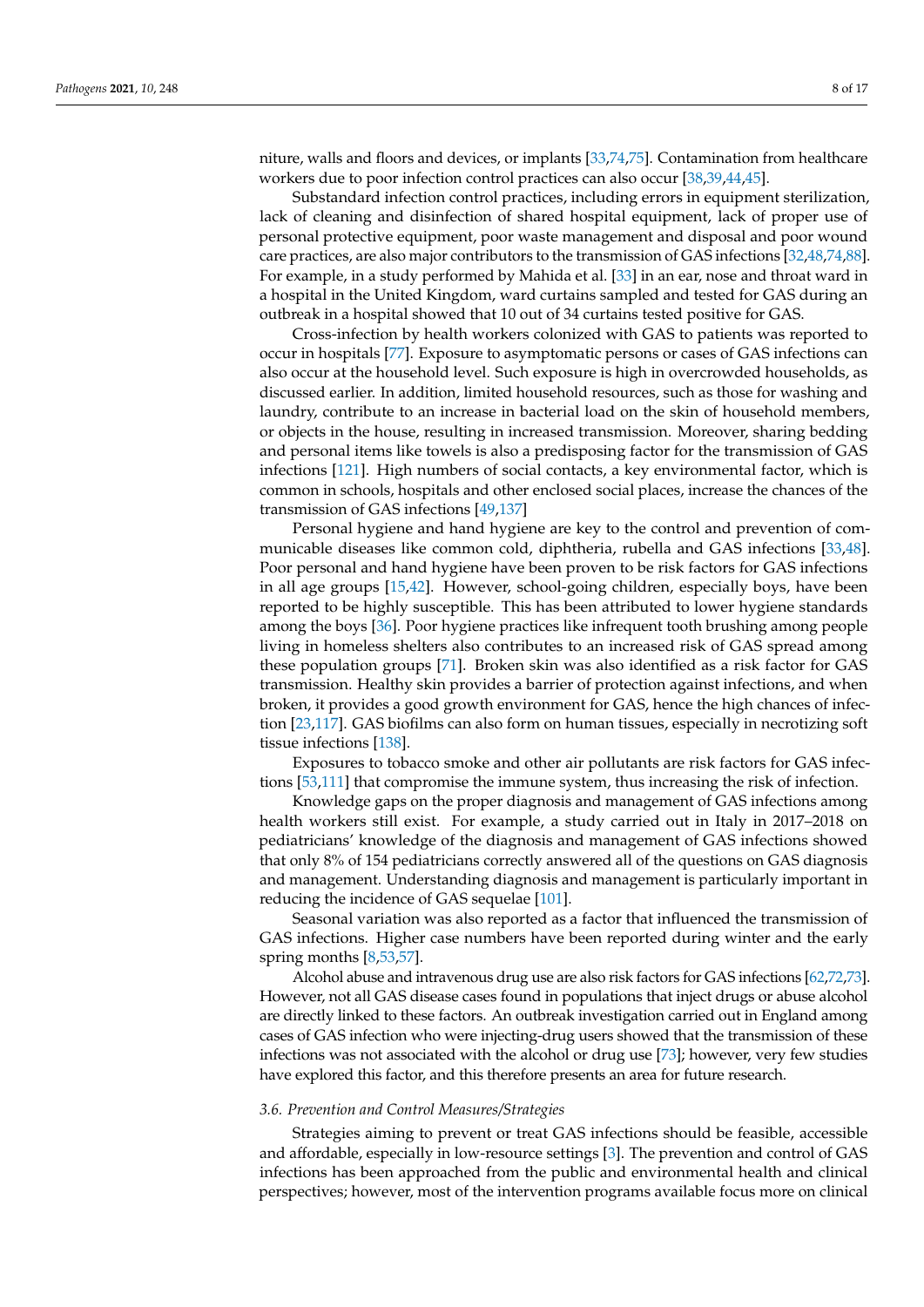intervention, and there are limited data on possible infection prevention strategies in the community [\[114\]](#page-15-18). The available public health strategies focus on minimizing transmission and the protection of the people most vulnerable to GAS infections in all areas with increased potential for infection. Primary preventive strategies are also necessary, since they prevent irreversible health conditions that may arise from complications due to GAS infections [\[118\]](#page-15-6). These strategies include epidemiological investigations and improved surveillance systems [\[94–](#page-14-3)[99](#page-14-4)[,111–](#page-15-3)[116\]](#page-15-4), improved quality of housing [\[18](#page-11-18)[,20\]](#page-11-11), good hand hygiene, which includes regular proper hand washing with soap and water, or use of alcohol hand rub [\[15,](#page-11-7)[42\]](#page-12-7), and avoiding overcrowding [\[15\]](#page-11-7). Improved personal hygiene is also key in controlling transmission, especially in boys, who tend to be more at-risk than girls [\[36\]](#page-12-2). Limited or no sharing of personal items like towels and even beddings should be encouraged to reduce the spread of GAS infections [\[15\]](#page-11-7). The sharing of items that could be contaminated with saliva, such as water bottles, drinking glasses, utensils, etc., should also be avoided [\[71\]](#page-13-12).

Environmental sanitation, including the cleaning and sanitation of surfaces and common touch areas, should be maintained in all areas considered risky transmission zones [\[34](#page-12-0)[,139\]](#page-16-10). GAS diseases have been reported to be susceptible to moist heat of 121 ◦C for at least 15 min, and dry heat of 170 °C for at least 1 h. In addition, the bacteria are also susceptible to 1% sodium hypochlorite, 4% formaldehyde, 2% glutaraldehyde, 70% ethanol, 70% propanol, 2% peracetic acid, 3–6% hydrogen peroxide and 16% iodine [\[140\]](#page-16-11). The constant disinfection and cleaning of shared equipment, especially in hospitals, should be encouraged [\[47](#page-12-21)[,74\]](#page-13-7). This review also highlights decontamination and the thorough cleaning of curtains and communal facilities, such as bathrooms and toilets, as key measures in the prevention of infections such as GAS infections [\[39,](#page-12-15)[141\]](#page-16-12). Curtains in high-risk areas such as hospital settings should also be changed frequently. This should be done once a month in high-risk areas and in low-risk areas twice a year. Hospitals should also consider using disposable curtains or plastic screens instead of washable curtains [\[33\]](#page-12-4).

Appropriate infection control practice was also identified as critical to preventing GAS infections in hospital and healthcare settings. This includes the proper use of personal protective equipment, aseptic management of wounds and proper disposal of medical waste [\[31,](#page-11-14)[32,](#page-12-19)[39,](#page-12-15)[88](#page-14-1)[–93\]](#page-14-2). Patients or residents infected with GAS in hospitals or care homes should also be isolated as a prevention measure to stop further GAS transmission [\[93](#page-14-2)[,104\]](#page-14-7). The support of antisepsis measures during delivery and neonatal cord care was also identified as important to the prevention strategy to reduce GAS transmission among birthing women and neonates [\[17\]](#page-11-9). Medical practitioners are also required to adhere to the diagnosis and treatment guidelines to effectively control GAS infections [\[35,](#page-12-1)[101,](#page-14-15)[124\]](#page-15-13). This review also advocates for the proper management of co-infections, such as influenza [\[78\]](#page-13-13), and patients who have undergone surgical interventions, such as tonsillectomy and other similar operations [\[40](#page-12-22)[,142\]](#page-16-13), so as to reduce the risk of the development of GAS infections.

The screening of health workers, asymptomatic cases including social contacts and family members of infected persons, and post-exposure prophylaxis for vulnerable groups is encouraged [\[11](#page-11-4)[,32](#page-12-19)[,37](#page-12-3)[,64](#page-13-11)[,77\]](#page-13-10). Successful screening should include both the throat and perianal sites [\[75\]](#page-13-8). However, the lack of official guidelines concerning the prevention of secondary disease using contact prophylaxis remains a challenge in many countries [\[111\]](#page-15-3). In addition, chemoprophylaxis can sometimes be ineffective, especially in controlling outbreaks due to the introduction of new strains as a result of the mutating nature of GAS [\[48\]](#page-12-8).

Health education for healthcare providers, patients and communities is key for the prevention of GAS infections [\[15](#page-11-7)[,45](#page-12-20)[,85](#page-14-5)[,100](#page-14-6)[–104\]](#page-14-7). This should include messages that encourage people to cover coughs or sneezes with a tissue or a forearm, which is effective in the prevention of most infections transmitted through respiratory droplets [\[49,](#page-12-9)[143\]](#page-16-14). Messages on proper health-seeking behavior should also be emphasized, since this also helps to reduce disease spread through treatment success [\[19,](#page-11-10)[49](#page-12-9)[,100\]](#page-14-6). The capacity building of health workers as regards GAS infections and their control will also help to provide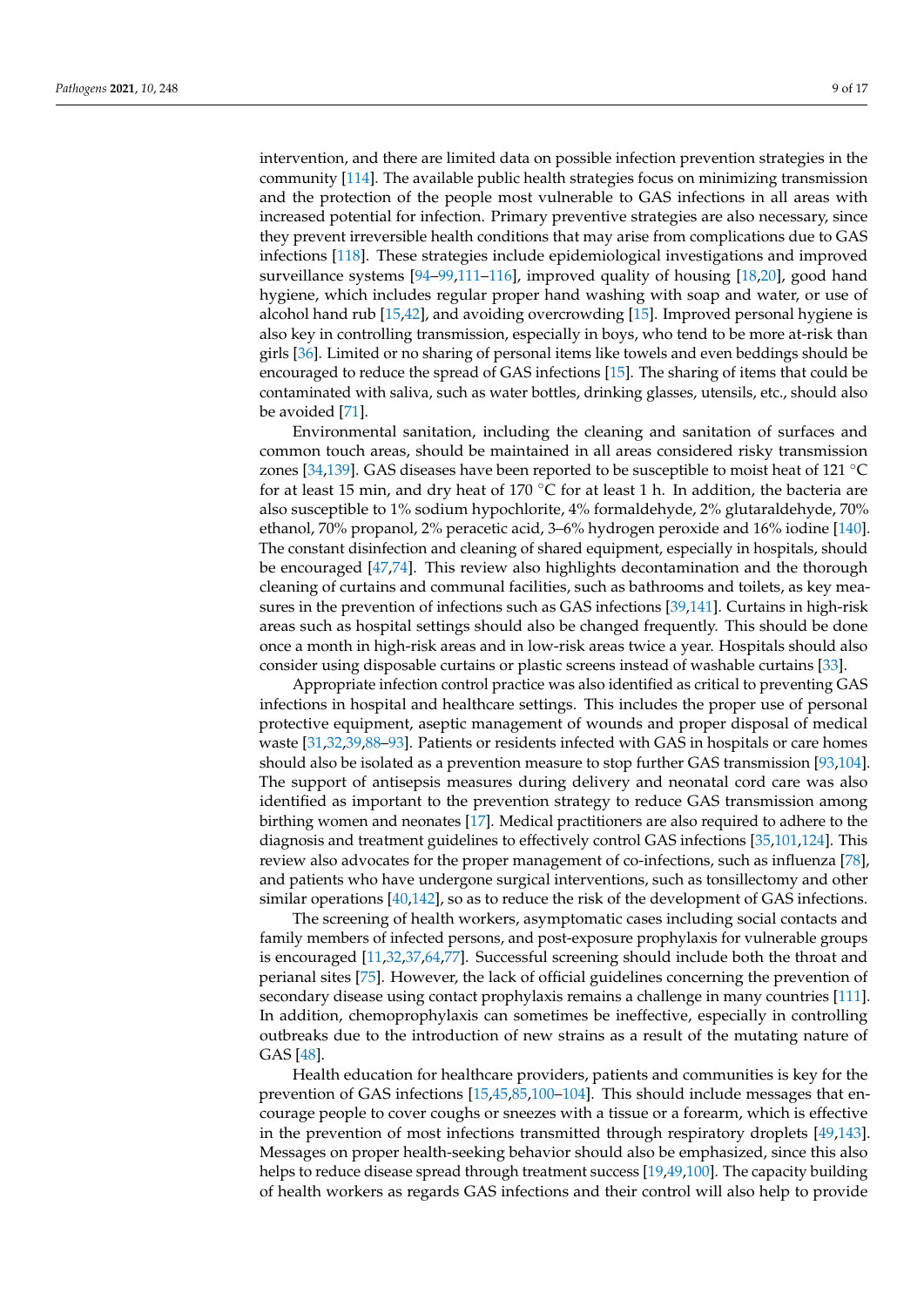targeted advice to clients, and thus break the transmission chain [\[3,](#page-10-2)[14,](#page-11-6)[26,](#page-11-21)[85\]](#page-14-5). This will reduce existing knowledge gaps in GAS infections prevention and management. After training is completed, facilities should try to avoid high staff turnover, which is likely to contribute to knowledge gaps in the control and management of these infections [\[47\]](#page-12-21).

Clinical interventions, such as early accurate diagnosis and treatment as an effective preventive measure for GAS infections, were highly advocated for [\[15](#page-11-7)[,19](#page-11-10)[,69](#page-13-4)[,79](#page-13-15)[–87\]](#page-14-0). Early treatment with antibiotics is essential for reducing the transmission window. It also prevents the development of complications, including associated sequelae. For example, with antibiotics, GAS is typically communicable for 24–48 h; however, without antibiotics, communicability can last for 10–21 days, and even longer in complicated cases [\[144\]](#page-16-15). This is illustrated by an outbreak of GAS pharyngitis in a Canadian military camp between December 2016 and April 2017. The outbreak investigation found that reluctance to seek medical care and low compliance with antibiotics were reported factors that hindered treatment success and led to the increased spread of the GAS disease [\[49\]](#page-12-9). Patients are therefore advised to adhere to the treatment advice to avoid treatment failure, and therefore reduce disease spread. In addition, the early and improved treatment of skin infections and burns has been encouraged as a prevention measure [\[14](#page-11-6)[,28](#page-11-19)[,71](#page-13-12)[,145\]](#page-16-16). Safe injection practices should also be encouraged among people who inject drugs [\[146\]](#page-16-17) to reduce GAS transmission rates in these populations.

Improved detection methods and outbreak investigation tools, such as whole genome sequencing, can enable the early detection of GAS infections and the identification of outbreaks. This can facilitate the rapid administration of treatment, and reduce the transmission rate [\[105](#page-14-8)[,106\]](#page-15-0). Governments should also ensure the availability of affordable and accessible healthcare services to all citizens to prevent and control all infections. Equitable resource distribution is key in reducing social disadvantage, which highly influences GAS transmission [\[3,](#page-10-2)[9](#page-11-2)[,20](#page-11-11)[,30\]](#page-11-13).

Currently, there is no licensed vaccine for the control of GAS infections; however, the development of a vaccine is underway [\[2\]](#page-10-1). This process has been hindered by factors like the availability of various unique GAS serotypes, antigenic variations within the same serotype, safety concerns, and a lack of consensus on clinical endpoints for the establishment of proof of concept [\[108,](#page-15-19)[110,](#page-15-2)[147,](#page-16-18)[148\]](#page-16-19). Studies in this review, however, indicate that vaccination could help reduce these diseases, and therefore highly recommend its development and use [\[89](#page-14-9)[,102,](#page-14-10)[107–](#page-15-1)[110\]](#page-15-2). Rivera-Hernandez et al. [\[109\]](#page-15-20) suggest that vaccination can reduce antibiotic use and therefore reduce antibiotic resistance. Reducing antibiotic resistance will further reduce the transmission of GAS infections through increased treatment success, as discussed earlier. Studies have also proposed screening for invasive GAS during pregnancy so as to prevent transmission to pregnant women who are a high-risk group for GAS infections [\[41](#page-12-6)[,63](#page-13-3)[,67](#page-13-16)[,97,](#page-14-11)[119\]](#page-15-7).

GAS is an important global pathogen with diverse clinical manifestations and limited epidemiological data [\[3](#page-10-2)[,122\]](#page-15-11). Currently, a lack of mandatory patient notification in most countries limits the ability of public health programs to effectively target, prevent and control GAS diseases [\[111–](#page-15-3)[116\]](#page-15-4). Most studies and countries focus more on the clinical management of the diseases than on prevention at the community level. Since GAS diseases are not notifiable worldwide, conducting informed public health and research initiatives aimed at reducing the impact of GAS diseases remains a challenge. Efforts to improve reporting systems, and scaling up public and environmental health interventions at the community level coupled with the effective treatment of cases, will help reduce the transmission rate [\[46](#page-12-23)[,94](#page-14-3)[,111](#page-15-3)[,113](#page-15-21)[,122\]](#page-15-11). Future strategies must use a multi-disciplinary approach to the prevention and control of GAS diseases in both the community and clinical settings.

# **4. Materials and Methods**

The databases Scopus and Web of Science were searched for articles written in English over the last ten years with the following keywords: group a strep; group A streptococcus;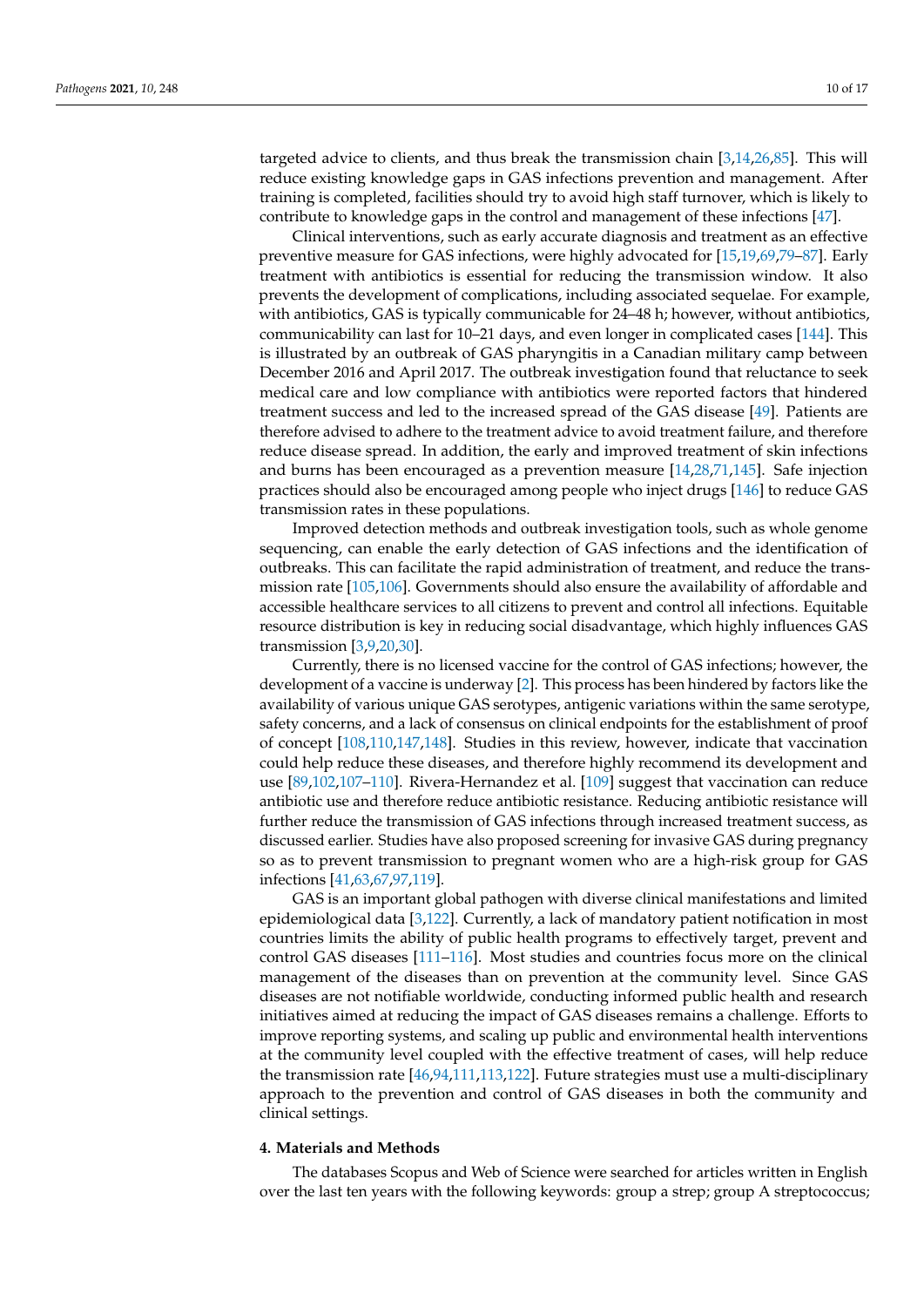Strep A; GAS; Streptococcus pyogenes; S. pyogenes; Group A streptococci AND control; prevention; public health; infection control; intervention\*; management; risk factor\*; risk\*. Articles were screened by reading titles and abstracts and initially excluded if they did not refer specifically to group A streptococcus or *Streptococcus pyogenes*, or if they were review articles or not written in English. Further screening was done by reading the text in full to exclude articles that did not describe either at-risk groups for the spread of these infections, risk factors for the spread of these infections or the prevention and control strategies of these infections. Any studies that focused on the laboratory isolation of different GAS genotypes only and the treatment regimen for GAS infections were also excluded. Since the aim of this study was to provide overall knowledge on GAS infections, risk factors for their spread, as well as prevention and control strategies, all studies that met the inclusion criteria were included regardless of any perceived faults in the study design.

#### **5. Conclusions**

Globally, GAS infections and their sequalae represent a significant public health issue. However, GAS diseases are most prevalent in developing countries, and among indigenous populations and low socioeconomic areas in developed countries. Public health policy should focus on preventing the transmission of GAS. This primarily occurs through respiratory droplets, and direct contact with skin sores caused by GAS or contaminated material or equipment. Future research is needed to explore the significance of foodborne transmission and other environmental sources. The incidence of GAS diseases is particularly high in school-aged children, and this should be the focus of intervention strategies, as GAS diseases can affect education and consequently their societal development, creating a cycle for the disease and disadvantage. To break this cycle, public health community-based preventive measures need to be strengthened. Making GAS diseases notifiable at the national level would help to inform public health and research initiatives to reduce the impact of these diseases. Governments also need to consider greater equity in the distribution of resources, in order to raise living standards and thus reduce the burden of communicable diseases such as GAS infections. Moreover, action should be taken to ensure everyone has access to quality healthcare, as early diagnosis and treatment can reduce the transmission window for GAS and prevent disease complications.

**Author Contributions:** N.J.A. conducted analysis and wrote the first draft, H.W. and K.R. provided expert input and edited drafts. All authors approved the final version. All authors have read and agreed to the published version of the manuscript.

**Funding:** This research received no external funding.

**Conflicts of Interest:** The authors declare no conflict of interest.

# **References**

- <span id="page-10-0"></span>1. Kimberlin, D.W.; Brady, M.T.; Jackson, M.A. *Group A Streptococcal Infections*; American Academy of Pediatrics: Itasca, IL, USA, 2015; pp. 732–744.
- <span id="page-10-1"></span>2. World Health Organization. *The Current Evidence for the Burden of Group A Streptococcal Diseases*; World Health Organization: Geneva, Switzerland, 2005.
- <span id="page-10-2"></span>3. Ralph, A.P.; Carapetis, J.R. Group A streptococcal diseases and their global burden. In *Host-Pathogen Interactions in Streptococcal Diseases*; Springer: Berlin/Heidelberg, Germany, 2012; pp. 1–27.
- <span id="page-10-3"></span>4. You, Y.; Davies, M.R.; Protani, M.; McIntyre, L.; Walker, M.J.; Zhang, J. Scarlet fever epidemic in China caused by *Streptococcus pyogenes* serotype M12: Epidemiologic and molecular analysis. *EBioMedicine* **2018**, *28*, 128–135. [\[CrossRef\]](http://doi.org/10.1016/j.ebiom.2018.01.010)
- 5. Tagini, F.; Aubert, B.; Troillet, N.; Pillonel, T.; Praz, G.; Crisinel, P.; Prod'hom, G.; Asner, S.; Greub, G. Importance of whole genome sequencing for the assessment of outbreaks in diagnostic laboratories: Analysis of a case series of invasive Streptococcus pyogenes infections. *Eur. J. Clin. Microbiol. Infect. Dis.* **2017**, *36*, 1173–1180. [\[CrossRef\]](http://doi.org/10.1007/s10096-017-2905-z)
- <span id="page-10-4"></span>6. Ikebe, T.; Tominaga, K.; Shima, T.; Okuno, R.; Kubota, H.; Ogata, K.; Chiba, K.; Katsukawa, C.; Ohya, H.; Tada, Y. Increased prevalence of group A streptococcus isolates in streptococcal toxic shock syndrome cases in Japan from 2010 to 2012. *Epidemiol. Infect.* **2015**, *143*, 864–872. [\[CrossRef\]](http://doi.org/10.1017/S0950268814001265) [\[PubMed\]](http://www.ncbi.nlm.nih.gov/pubmed/25703404)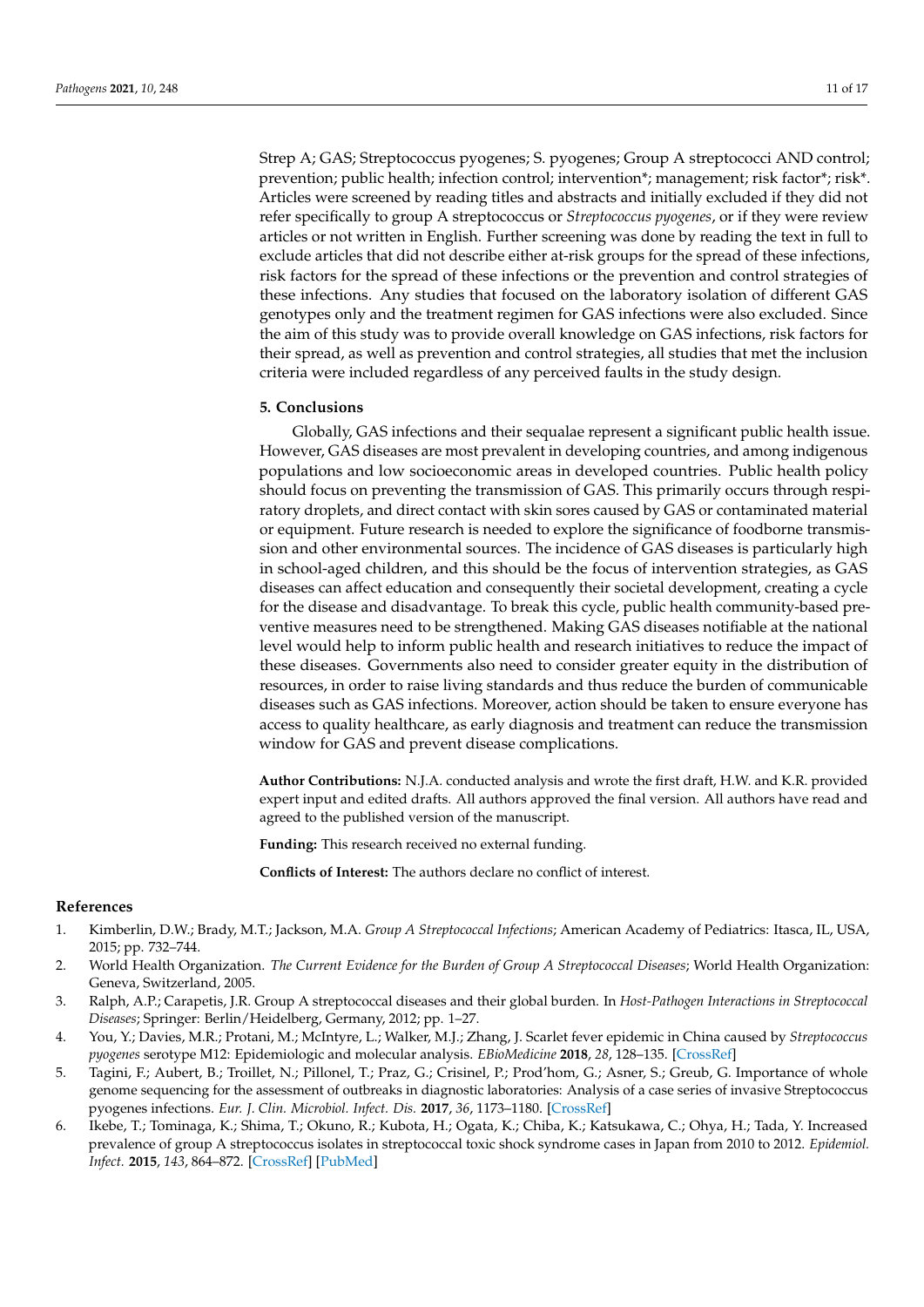- <span id="page-11-0"></span>7. Nelson, G.E.; Pondo, T.; Toews, K.-A.; Farley, M.M.; Lindegren, M.L.; Lynfield, R.; Aragon, D.; Zansky, S.M.; Watt, J.P.; Cieslak, P.R. Epidemiology of invasive group A streptococcal infections in the United States, 2005–2012. *Rev. Infect. Dis.* **2016**, *63*, 478–486. [\[CrossRef\]](http://doi.org/10.1093/cid/ciw248) [\[PubMed\]](http://www.ncbi.nlm.nih.gov/pubmed/27105747)
- <span id="page-11-1"></span>8. Zhang, Q.; Liu, W.; Ma, W.; Shi, Y.; Wu, Y.; Li, Y.; Liang, S.; Zhu, Y.; Zhou, M. Spatiotemporal epidemiology of scarlet fever in Jiangsu Province, China, 2005–2015. *BMC Infect. Dis.* **2017**, *17*, 596. [\[CrossRef\]](http://doi.org/10.1186/s12879-017-2681-5)
- <span id="page-11-2"></span>9. Mosites, E.; Frick, A.; Gounder, P.; Castrodale, L.; Li, Y.; Rudolph, K.; Hurlburt, D.; Lecy, K.D.; Zulz, T.; Adebanjo, T. Outbreak of invasive infections from subtype emm26. 3 group A streptococcus among homeless adults—Anchorage, Alaska, 2016–2017. *Clin. Infect. Dis.* **2018**, *66*, 1068–1074. [\[CrossRef\]](http://doi.org/10.1093/cid/cix921)
- <span id="page-11-3"></span>10. Tyrrell, G.J.; Fathima, S.; Kakulphimp, J.; Bell, C. Increasing rates of invasive group A streptococcal disease in Alberta, Canada; 2003–2017. In *Open Forum Infectious Diseases*; Oxford University Press: New York, NY, USA, 2018; p. ofy177.
- <span id="page-11-4"></span>11. Watts, V.; Balasegaram, S.; Brown, C.S.; Mathew, S.; Mearkle, R.; Ready, D.; Saliba, V.; Lamagni, T. Increased risk for invasive group A streptococcus disease for household contacts of scarlet fever cases, England, 2011–2016. *Emerg. Infect. Dis.* **2019**, *25*, 529. [\[CrossRef\]](http://doi.org/10.3201/eid2503.181518) [\[PubMed\]](http://www.ncbi.nlm.nih.gov/pubmed/30602121)
- <span id="page-11-5"></span>12. Barnett, T.; Bowen, A.; Carapetis, J.R. The fall and rise of group A streptococcus diseases. *Epidemiol. Infect.* **2019**, *147*, e4. [\[CrossRef\]](http://doi.org/10.1017/S0950268818002285) [\[PubMed\]](http://www.ncbi.nlm.nih.gov/pubmed/30109840)
- 13. Carapetis, J.R.; Steer, A.C.; Mulholland, E.K.; Weber, M. The global burden of group A streptococcal diseases. *Lancet Infect. Dis.* **2005**, *5*, 685–694. [\[CrossRef\]](http://doi.org/10.1016/S1473-3099(05)70267-X)
- <span id="page-11-6"></span>14. May, P.J.; Bowen, A.C.; Carapetis, J.R. The inequitable burden of group A streptococcal diseases in Indigenous Australians. *Med. J. Aust.* **2016**, *205*, 201–203. [\[CrossRef\]](http://doi.org/10.5694/mja16.00400) [\[PubMed\]](http://www.ncbi.nlm.nih.gov/pubmed/27581260)
- <span id="page-11-7"></span>15. Francis, J.R.; Gargan, C.; Remenyi, B.; Ralph, A.P.; Draper, A.; Holt, D.; Krause, V.; Hardie, K. A cluster of acute rheumatic fever cases among Aboriginal Australians in a remote community with high baseline incidence. *Aust. N. Z. J. Public Health* **2019**, *43*, 288–293. [\[CrossRef\]](http://doi.org/10.1111/1753-6405.12893) [\[PubMed\]](http://www.ncbi.nlm.nih.gov/pubmed/30994967)
- <span id="page-11-8"></span>16. Chen, M.; Wang, W.; Tu, L.; Zheng, Y.; Pan, H.; Wang, G.; Chen, Y.; Zhang, X.; Zhu, L.; Chen, J. An emm5 group A streptococcal outbreak among workers in a factory manufacturing telephone accessories. *Front. Microbiol.* **2017**, *8*, 1156. [\[CrossRef\]](http://doi.org/10.3389/fmicb.2017.01156) [\[PubMed\]](http://www.ncbi.nlm.nih.gov/pubmed/28680421)
- <span id="page-11-9"></span>17. Seale, A.C.; Davies, M.R.; Anampiu, K.; Morpeth, S.C.; Nyongesa, S.; Mwarumba, S.; Smeesters, P.R.; Efstratiou, A.; Karugutu, R.; Mturi, N. Invasive group A streptococcus infection among children, rural Kenya. *Emerg. Infect. Dis.* **2016**, *22*, 224. [\[CrossRef\]](http://doi.org/10.3201/eid2202.151358)
- <span id="page-11-18"></span>18. Tartof, S.Y.; Reis, J.N.; Andrade, A.N.; Ramos, R.T.; Reis, M.G.; Riley, L.W. Factors associated with Group A streptococcus emm type diversification in a large urban setting in Brazil: A cross-sectional study. *BMC Infect. Dis.* **2010**, *10*, 327. Available online: <http://www.biomedcentral.com/1471-2334/10/327> (accessed on 20 July 2020). [\[CrossRef\]](http://doi.org/10.1186/1471-2334-10-327)
- <span id="page-11-10"></span>19. Shakoor, S.; Khan, E.; Mir, F.; Malik, F.; Jamil, B. Secular trends of *Streptococcus pyogenes* sepsis in Pakistan and analysis of clinical features in ahospitalized cohort. *Trop. Biomed.* **2017**, *34*, 648–656.
- <span id="page-11-11"></span>20. Oliver, J.R.; Pierse, N.; Stefanogiannis, N.; Jackson, C.; Baker, M.G. Acute rheumatic fever and exposure to poor housing conditions in New Zealand: A descriptive study. *Paediatr. Child Health* **2017**, *53*, 358–364. [\[CrossRef\]](http://doi.org/10.1111/jpc.13421) [\[PubMed\]](http://www.ncbi.nlm.nih.gov/pubmed/28052445)
- <span id="page-11-20"></span>21. Shetty, A.; Mills, C.; Eggleton, K. Primary care management of group A streptococcal pharyngitis in Northland. *J. Prim. Health Care* **2014**, *6*, 189–194. [\[CrossRef\]](http://doi.org/10.1071/HC14189)
- <span id="page-11-15"></span>22. Engelthaler, D.M.; Valentine, M.; Bowers, J.; Pistole, J.; Driebe, E.M.; Terriquez, J.; Nienstadt, L.; Carroll, M.; Schumacher, M.; Ormsby, M.E. Hypervirulent emm59 clone in invasive group A streptococcus outbreak, southwestern United States. *Emerg. Infect. Dis.* **2016**, *22*, 734. [\[CrossRef\]](http://doi.org/10.3201/eid2204.151582)
- <span id="page-11-17"></span>23. Whitehead, B.; Smith, H.; Nourse, C. Invasive group A streptococcal disease in children in Queensland. *Epidemiol. Infect.* **2011**, *139*, 623–628. [\[CrossRef\]](http://doi.org/10.1017/S0950268810001378)
- 24. Nakauyaca, A.V.; Ralph, A.P.; Majoni, W.S.; Kangaharan, N. Case Report: Concurrent rheumatic fever and acute post-streptococcal glomerulonephritis in a high-burden setting. *Am. J. Trop. Med. Hyg.* **2019**, *101*, 1054–1057. [\[CrossRef\]](http://doi.org/10.4269/ajtmh.18-0954)
- 25. Harris, P.; Siew, D.-A.; Proud, M.; Buettner, P.; Norton, R. Bacteraemia caused by beta-haemolytic streptococci in North Queensland: Changing trends over a 14-year period. *Clin. Microbiol. Infect.* **2011**, *17*, 1216–1222. [\[CrossRef\]](http://doi.org/10.1111/j.1469-0691.2010.03427.x) [\[PubMed\]](http://www.ncbi.nlm.nih.gov/pubmed/21073630)
- <span id="page-11-21"></span>26. Gray, L.-A.; D'Antoine, H.A.; Tong, S.Y.; McKinnon, M.; Bessarab, D.; Brown, N.; Reményi, B.; Steer, A.; Syn, G.; Blackwell, J.M. Genome-wide analysis of genetic risk factors for rheumatic heart disease in aboriginal Australians provides support for pathogenic molecular mimicry. *J. Infect. Dis.* **2017**, *216*, 1460–1470. [\[CrossRef\]](http://doi.org/10.1093/infdis/jix497)
- <span id="page-11-16"></span>27. Boyd, R.; Patel, M.; Currie, B.; Holt, D.; Harris, T.; Krause, V. High burden of invasive group A streptococcal disease in the Northern Territory of Australia. *Epidemiol. Infect.* **2016**, *144*, 1018–1027. [\[CrossRef\]](http://doi.org/10.1017/S0950268815002010) [\[PubMed\]](http://www.ncbi.nlm.nih.gov/pubmed/26364646)
- <span id="page-11-19"></span>28. Dauby, N.; Deyi, V.Y.M.; Delforge, V.; Martiny, D.; Mekkaoui, L.; Hallin, M.; Mahieu, R.; Bossuyt, N.; Botteaux, A.; Smeesters, P.R. *Streptococcus pyogenes* infections with limited emm-type diversity in the homeless population of Brussels, 2016–2018. *Int. J. Infect. Dis.* **2019**, *81*, 52–56. [\[CrossRef\]](http://doi.org/10.1016/j.ijid.2019.01.026) [\[PubMed\]](http://www.ncbi.nlm.nih.gov/pubmed/30684741)
- <span id="page-11-12"></span>29. Smith, M.T.; Zurynski, Y.; Lester-Smith, D.; Elliott, E.; Carapetis, J. Rheumatic fever: Identification, management and secondary prevention. *Aust. Fam. Physician* **2012**, *41*, 31.
- <span id="page-11-13"></span>30. Karaky, N.M.; Araj, G.F.; Tokajian, S.T. Molecular characterization of *Streptococcus pyogenes* group A isolates from a tertiary hospital in Lebanon. *J. Med. Microbiol.* **2014**, *63*, 1197–1204. [\[CrossRef\]](http://doi.org/10.1099/jmm.0.063412-0) [\[PubMed\]](http://www.ncbi.nlm.nih.gov/pubmed/24980572)
- <span id="page-11-14"></span>31. Al-ajmi, J.A.; Hill, P.; O'Boyle, C.; Garcia, M.L.B.; Malkawi, M.; George, A.; Saleh, F.; Lukose, B.; Al Ali, B.; Elsheikh, M. Group A streptococcus toxic shock syndrome: An outbreak report and review of the literature. *J. Infect. Public Health* **2012**, *5*, 388–393. [\[CrossRef\]](http://doi.org/10.1016/j.jiph.2012.07.006)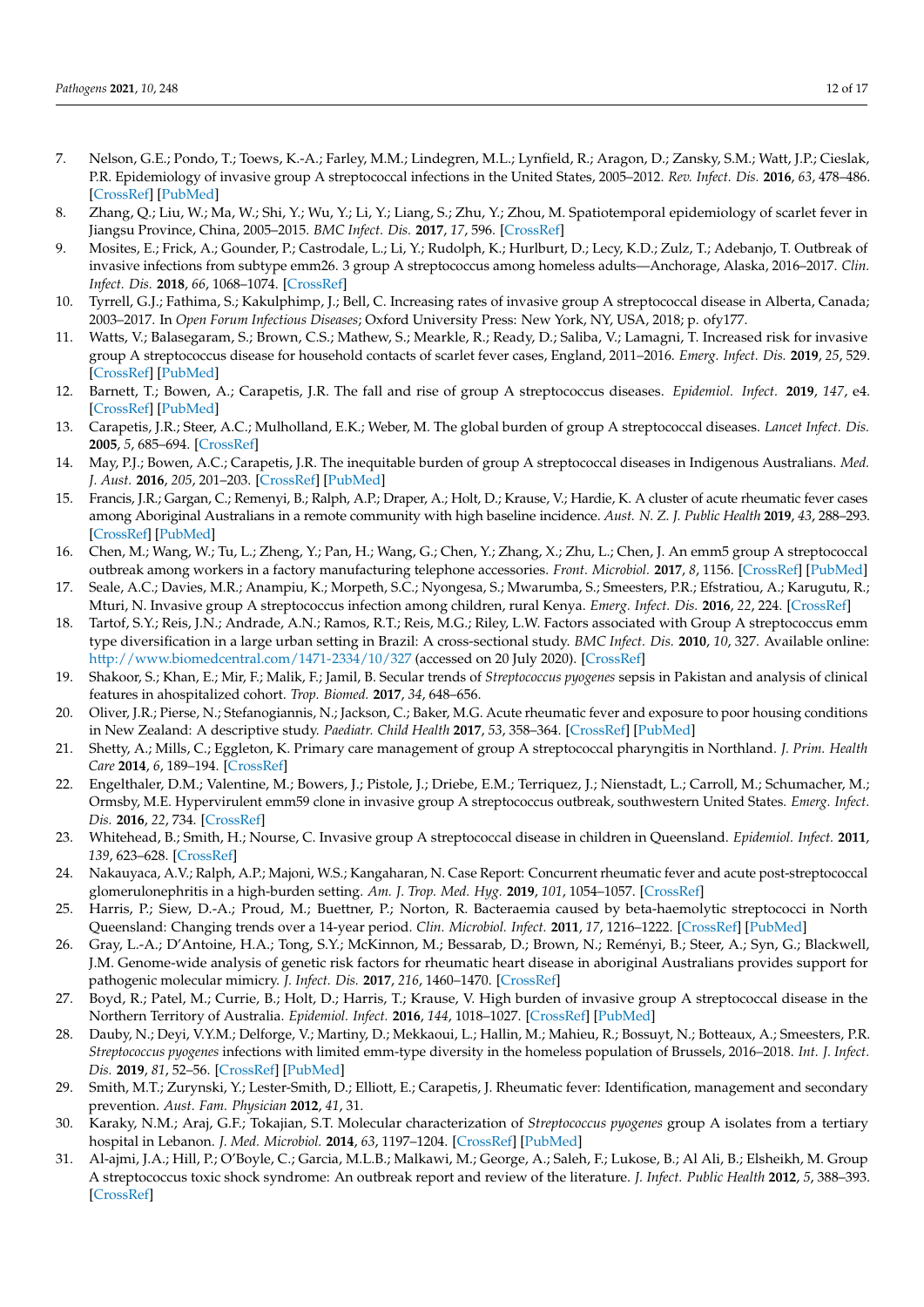- <span id="page-12-19"></span>32. Sharma, H.; Ong, M.; Ready, D.; Coelho, J.; Groves, N.; Chalker, V.; Warren, S. Real-time whole genome sequencing to control a *Streptococcus pyogenes* outbreak at a national orthopaedic hospital. *J. Hosp. Infect.* **2019**, *103*, 21–26. [\[CrossRef\]](http://doi.org/10.1016/j.jhin.2019.07.003) [\[PubMed\]](http://www.ncbi.nlm.nih.gov/pubmed/31283948)
- <span id="page-12-4"></span>33. Mahida, N.; Beal, A.; Trigg, D.; Vaughan, N.; Boswell, T. Outbreak of invasive group A streptococcus infection: Contaminated patient curtains and cross-infection on an ear, nose and throat ward. *J. Hosp. Infect.* **2014**, *87*, 141–144. [\[CrossRef\]](http://doi.org/10.1016/j.jhin.2014.04.007)
- <span id="page-12-0"></span>34. Winter, G. Curtains hide risks to health and hygiene. *Nurs. Stand.* **2014**, *28*, 27. [\[CrossRef\]](http://doi.org/10.7748/ns.28.46.27.s28) [\[PubMed\]](http://www.ncbi.nlm.nih.gov/pubmed/25027902)
- <span id="page-12-1"></span>35. Kemble, S.K.; Westbrook, A.; Lynfield, R.; Bogard, A.; Koktavy, N.; Gall, K.; Lappi, V.; DeVries, A.S.; Kaplan, E.; Smith, K.E. Foodborne outbreak of group A streptococcus pharyngitis associated with a high school dance team banquet—Minnesota, 2012. *Clin. Infect. Dis.* **2013**, *57*, 648–654. [\[CrossRef\]](http://doi.org/10.1093/cid/cit359)
- <span id="page-12-2"></span>36. Lee, C.F.; Cowling, B.J.; Lau, E.H. Epidemiology of reemerging scarlet fever, Hong Kong, 2005–2015. *Emerg. Infect. Dis.* **2017**, *23*, 1707. [\[CrossRef\]](http://doi.org/10.3201/eid2310.161456)
- <span id="page-12-3"></span>37. Lamden, K. An outbreak of scarlet fever in a primary school. *Arch. Dis. Child.* **2011**, *96*, 394–397. [\[CrossRef\]](http://doi.org/10.1136/adc.2010.189944)
- <span id="page-12-5"></span>38. Chalker, V.J.; Smith, A.; Al-Shahib, A.; Botchway, S.; Macdonald, E.; Daniel, R.; Phillips, S.; Platt, S.; Doumith, M.; Tewolde, R. Integration of genomic and other epidemiologic data to investigate and control a cross-institutional outbreak of *Streptococcus pyogenes*. *Emerg. Infect. Dis.* **2016**, *22*, 973. [\[CrossRef\]](http://doi.org/10.3201/eid2206.142050)
- <span id="page-12-15"></span>39. Dickinson, H.; Reacher, M.; Nazareth, B.; Eagle, H.; Fowler, D.; Underwood, A.; Chand, M.; Chalker, V.; Coelho, J.; Daniel, R. Whole-genome sequencing in the investigation of recurrent invasive group A streptococcus outbreaks in a maternity unit. *J. Hosp. Infect.* **2019**, *101*, 320–326. [\[CrossRef\]](http://doi.org/10.1016/j.jhin.2018.03.018) [\[PubMed\]](http://www.ncbi.nlm.nih.gov/pubmed/29577990)
- <span id="page-12-22"></span>40. Hupp, J.A.; Kallstrom, G.; Myers, J.P. *Streptococcus pyogenes* bacteremia in adults in the 21st century: Review of 68 episodes over 10-year period in a large community teaching hospital. *Infect. Dis. Clin.* **2018**, *26*, 31–34. [\[CrossRef\]](http://doi.org/10.1097/IPC.0000000000000560)
- <span id="page-12-6"></span>41. Shinar, S.; Fouks, Y.; Amit, S.; Pauzner, D.; Tarabeia, J.; Schechner, V.; Many, A. Clinical characteristics of and preventative strategies for peripartum group A streptococcal infections. *Obstet. Gynecol.* **2016**, *127*, 227–232. [\[CrossRef\]](http://doi.org/10.1097/AOG.0000000000001238)
- <span id="page-12-7"></span>42. Cummins, A.; Millership, S.; Lamagni, T.; Foster, K. Control measures for invasive group A streptococci (iGAS) outbreaks in care homes. *J. Infect.* **2012**, *64*, 156–161. [\[CrossRef\]](http://doi.org/10.1016/j.jinf.2011.11.017) [\[PubMed\]](http://www.ncbi.nlm.nih.gov/pubmed/22138601)
- <span id="page-12-13"></span>43. Saavedra-Campos, M.; Simone, B.; Balasegaram, S.; Wright, A.; Usdin, M.; Lamagni, T. Estimating the risk of invasive group A streptococcus infection in care home residents in England, 2009–2010. *Epidemiol. Infect.* **2017**, *145*, 2759–2765. [\[CrossRef\]](http://doi.org/10.1017/S0950268817001674)
- <span id="page-12-17"></span>44. Palladino, K.J.; Morrison, T.; Chochua, S.; Bowers, L.; MacFarquhar, J.K. Group A streptococcus outbreak among residents and employees of two skilled nursing facilities: North Carolina, 2017. *Am. J. Infect. Control* **2019**, *47*, 846–849. [\[CrossRef\]](http://doi.org/10.1016/j.ajic.2018.12.006) [\[PubMed\]](http://www.ncbi.nlm.nih.gov/pubmed/30661909)
- <span id="page-12-20"></span>45. Kobayashi, M.; Lyman, M.M.; Francois Watkins, L.K.; Toews, K.A.; Bullard, L.; Radcliffe, R.A.; Beall, B.; Langley, G.; Beneden, C.V.; Stone, N.D. A cluster of group A streptococcal infections in a skilled nursing facility—the potential role of healthcare worker presenteeism. *J. Am. Geriatr. Soc.* **2016**, *64*, e279–e284. [\[CrossRef\]](http://doi.org/10.1111/jgs.14505) [\[PubMed\]](http://www.ncbi.nlm.nih.gov/pubmed/27996105)
- <span id="page-12-23"></span>46. Worthing, K.A.; Werno, A.; Pink, R.; McIntyre, L.; Carter, G.P.; Williamson, D.A.; Davies, M.R. Biphasic outbreak of invasive group A Streptococcus disease in eldercare facility, New Zealand. *Emerg. Infect. Dis.* **2020**, *26*, 841. [\[CrossRef\]](http://doi.org/10.3201/eid2605.190131)
- <span id="page-12-21"></span>47. Dooling, K.L.; Crist, M.B.; Nguyen, D.B.; Bass, J.; Lorentzson, L.; Toews, K.-A.; Pondo, T.; Stone, N.D.; Beall, B.; Van Beneden, C. Investigation of a prolonged group A streptococcal outbreak among residents of a skilled nursing facility, Georgia, 2009–2012. *J. Clin. Infect. Dis.* **2013**, *57*, 1562–1567. [\[CrossRef\]](http://doi.org/10.1093/cid/cit558)
- <span id="page-12-8"></span>48. Nanduri, S.; Metcalf, B.; Arwady, M.; Edens, C.; Lavin, M.; Morgan, J.; Clegg, W.; Beron, A.; Albertson, J.; Link-Gelles, R. Prolonged and large outbreak of invasive group A Streptococcus disease within a nursing home: Repeated intrafacility transmission of a single strain. *Clin. Microbiol. Infect.* **2019**, *25*, 248.e1–248.e7. [\[CrossRef\]](http://doi.org/10.1016/j.cmi.2018.04.034)
- <span id="page-12-9"></span>49. Hammond-Collins, K.; Strauss, B.; Barnes, K.; Demczuk, W.; Domingo, M.-C.; Lamontagne, M.-C.; Lu, D.; Martin, I.; Tepper, M. Group A streptococcus outbreak in a canadian armed forces training facility. *Mil. Med.* **2019**, *184*, e197–e204. [\[CrossRef\]](http://doi.org/10.1093/milmed/usy198) [\[PubMed\]](http://www.ncbi.nlm.nih.gov/pubmed/30137490)
- <span id="page-12-10"></span>50. Dohoo, C.; Stuart, R.; Finkelstein, M.; Bradley, K.; Gournis, E. Risk factors associated with group A streptococcus acquisition in a large, urban homeless shelter outbreak. *Can. J. Public Health* **2020**, *111*, 117–124. [\[CrossRef\]](http://doi.org/10.17269/s41997-019-00258-5) [\[PubMed\]](http://www.ncbi.nlm.nih.gov/pubmed/31605295)
- <span id="page-12-11"></span>51. Cannon, J.; Abouzeid, M.; de Klerk, N.; Dibben, C.; Carapetis, J.; Katzenellenbogen, J. Environmental and social determinants of acute rheumatic fever: A longitudinal cohort study. *Epidemiol. Infect.* **2019**, *147*. [\[CrossRef\]](http://doi.org/10.1017/S0950268818003527)
- <span id="page-12-16"></span>52. Liu, Y.; Chan, T.-C.; Yap, L.-W.; Luo, Y.; Xu, W.; Qin, S.; Zhao, N.; Yu, Z.; Geng, X.; Liu, S.-L. Resurgence of scarlet fever in China: A 13-year population-based surveillance study. *Lancet Infect. Dis.* **2018**, *18*, 903–912. [\[CrossRef\]](http://doi.org/10.1016/S1473-3099(18)30231-7)
- <span id="page-12-18"></span>53. Marshall, H.S.; Richmond, P.; Nissen, M.; Lambert, S.; Booy, R.; Reynolds, G.; Sebastian, S.; Pride, M.; Jansen, K.U.; Anderson, A.S. Group A streptococcal carriage and seroepidemiology in children up to 10 years of age in Australia. *Pediatric Infect. Dis. J.* **2015**, *34*, 831–838. [\[CrossRef\]](http://doi.org/10.1097/INF.0000000000000745)
- 54. Wu, S.; Peng, X.; Yang, Z.; Ma, C.; Zhang, D.; Wang, Q.; Yang, P. Estimated burden of group A streptococcal pharyngitis among children in Beijing, China. *BMC Infect. Dis.* **2016**, *16*, 1–9. [\[CrossRef\]](http://doi.org/10.1186/s12879-016-1775-9)
- 55. Turner, C.E.; Pyzio, M.; Song, B.; Lamagni, T.; Meltzer, M.; Chow, J.Y.; Efstratiou, A.; Curtis, S.; Sriskandan, S. Scarlet fever upsurge in England and molecular-genetic analysis in north-west London, 2014. *Emerg. Infect. Dis.* **2016**, *22*, 1075. [\[CrossRef\]](http://doi.org/10.3201/eid2206.151726) [\[PubMed\]](http://www.ncbi.nlm.nih.gov/pubmed/27192393)
- <span id="page-12-12"></span>56. De Almeida Torres, R.S.L.; Fedalto, L.E.; de Almeida Torres, R.F.; Steer, A.C.; Smeesters, P.R. Group A streptococcus meningitis in children. *Pediatric Infect. Dis. J.* **2013**, *32*, 110–114. [\[CrossRef\]](http://doi.org/10.1097/INF.0b013e31826fd4af) [\[PubMed\]](http://www.ncbi.nlm.nih.gov/pubmed/22926217)
- <span id="page-12-14"></span>57. Oppegaard, O.; Mylvaganam, H.; Kittang, B. Beta-haemolytic group A, C and G streptococcal infections in Western Norway: A 15-year retrospective survey. *Clin. Microbiol. Infect.* **2015**, *21*, 171–178. [\[CrossRef\]](http://doi.org/10.1016/j.cmi.2014.08.019) [\[PubMed\]](http://www.ncbi.nlm.nih.gov/pubmed/25658557)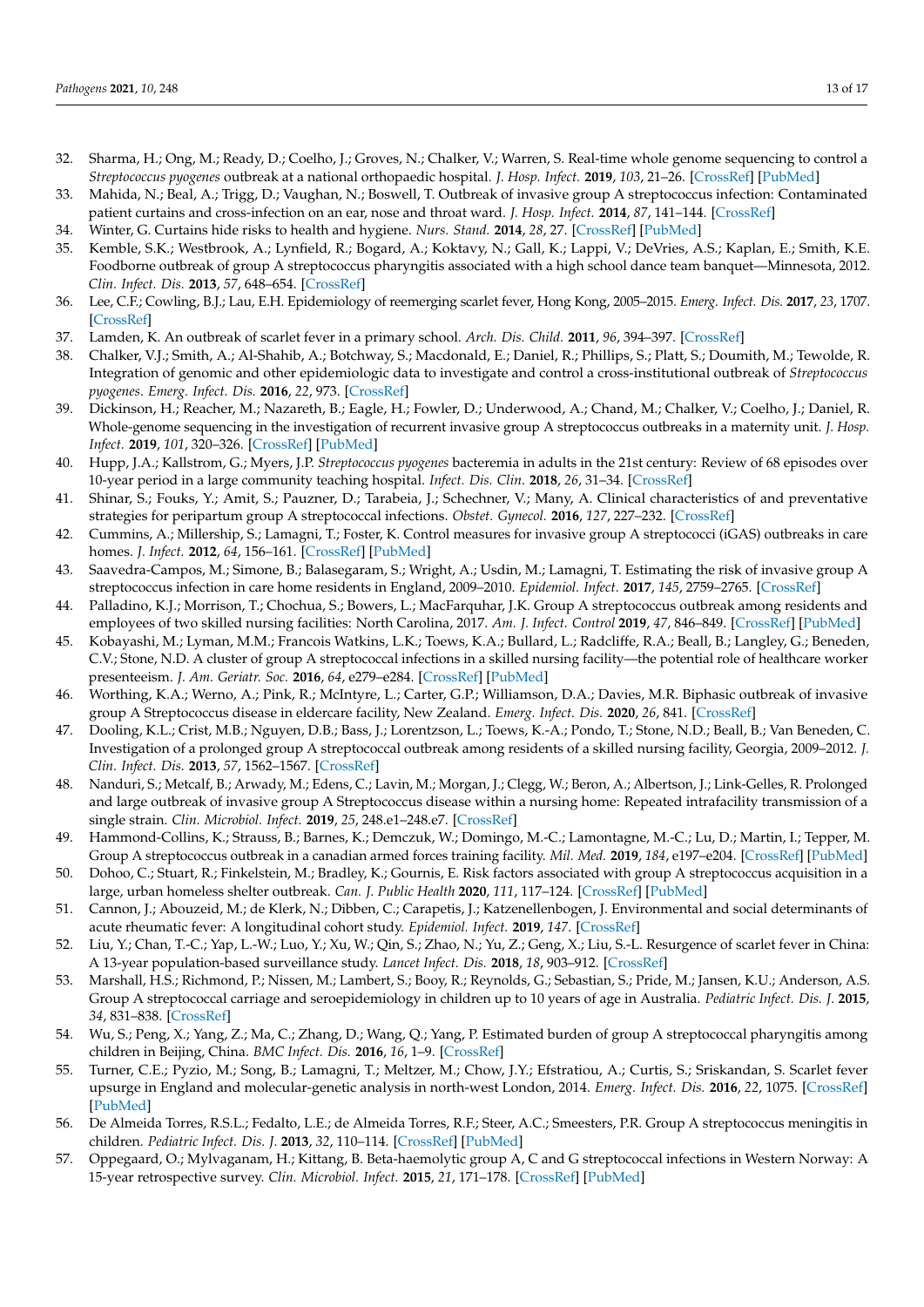- <span id="page-13-0"></span>58. Lin, J.-N.; Chang, L.-L.; Lai, C.-H.; Lin, H.-H.; Chen, Y.-H. Group A streptococcal necrotizing fasciitis in the emergency department. *J. Emerg. Med.* **2013**, *45*, 781–788. [\[CrossRef\]](http://doi.org/10.1016/j.jemermed.2013.05.046) [\[PubMed\]](http://www.ncbi.nlm.nih.gov/pubmed/23937806)
- <span id="page-13-1"></span>59. Langley, G.; Hao, Y.; Pondo, T.; Miller, L.; Petit, S.; Thomas, A.; Lindegren, M.L.; Farley, M.M.; Dumyati, G.; Como-Sabetti, K. The impact of obesity and diabetes on the risk of disease and death due to invasive group A Streptococcus infections in adults. *Clin. Infect. Dis.* **2016**, *62*, 845–852. [\[CrossRef\]](http://doi.org/10.1093/cid/civ1032) [\[PubMed\]](http://www.ncbi.nlm.nih.gov/pubmed/26703865)
- <span id="page-13-17"></span>60. Chadha, A.; Jamal, W.; Aziz, A.R.; Rotimi, V.O. Overwhelming Streptococcus pyogenes sepsis in an elderly patient with septic arthritis. *J. Infect. Public Health* **2018**, *11*, 434–435. [\[CrossRef\]](http://doi.org/10.1016/j.jiph.2017.08.011)
- 61. Lin, J.-N.; Chang, L.-L.; Lai, C.-H.; Lin, H.-H.; Chen, Y.-H. Clinical and molecular characteristics of invasive and noninvasive skin and soft tissue infections caused by group A Streptococcus. *J. Clin. Microbiol.* **2011**, 49, 3632-3637. [\[CrossRef\]](http://doi.org/10.1128/JCM.00531-11) [\[PubMed\]](http://www.ncbi.nlm.nih.gov/pubmed/21865425)
- <span id="page-13-2"></span>62. Athey, T.B.; Teatero, S.; Sieswerda, L.E.; Gubbay, J.B.; Marchand-Austin, A.; Li, A.; Wasserscheid, J.; Dewar, K.; McGeer, A.; Williams, D. High incidence of invasive group A Streptococcus disease caused by strains of uncommon emm types in Thunder Bay, Ontario, Canada. *J. Clin. Microbiol.* **2016**, *54*, 83–92. [\[CrossRef\]](http://doi.org/10.1128/JCM.02201-15) [\[PubMed\]](http://www.ncbi.nlm.nih.gov/pubmed/26491184)
- <span id="page-13-3"></span>63. Boie, S.; Krog, J.; Tørring, S.; Bor, I.P. Life-threatening necrotizing myometritis, due to group A streptococcus–still a life-threatening condition. *Clin. Case Rep.* **2015**, *3*, 291. [\[CrossRef\]](http://doi.org/10.1002/ccr3.217)
- <span id="page-13-11"></span>64. Mearkle, R.; Saavedra-Campos, M.; Lamagni, T.; Usdin, M.; Coelho, J.; Chalker, V.; Sriskandan, S.; Cordery, R.; Rawlings, C.; Balasegaram, S. Household transmission of invasive group A streptococcus infections in England: A population-based study, 2009, 2011 to 2013. *Eurosurveillance* **2017**, *22*. [\[CrossRef\]](http://doi.org/10.2807/1560-7917.ES.2017.22.19.30532)
- <span id="page-13-18"></span>65. Deutscher, M.; Lewis, M.; Zell, E.R.; Taylor Jr, T.H.; Van Beneden, C.; Schrag, S. Incidence and severity of invasive streptococcus pneumoniae, Group A streptococcus, and Group B streptococcus infections among pregnant and postpartum women. *Clin. Infect. Dis.* **2011**, *53*, 114–123. [\[CrossRef\]](http://doi.org/10.1093/cid/cir325) [\[PubMed\]](http://www.ncbi.nlm.nih.gov/pubmed/21690617)
- 66. Hamilton, S.M.; Stevens, D.L.; Bryant, A.E. Pregnancy-related group A streptococcal infections: Temporal relationships between bacterial acquisition, infection onset, clinical findings, and outcome. *Clin. Infect. Dis.* **2013**, *57*, 870–876. [\[CrossRef\]](http://doi.org/10.1093/cid/cit282) [\[PubMed\]](http://www.ncbi.nlm.nih.gov/pubmed/23645851)
- <span id="page-13-16"></span>67. Rottenstreich, A.; Benenson, S.; Levin, G.; Kleinstern, G.; Moses, A.; Amit, S. Risk factors, clinical course and outcomes of pregnancy-related group A streptococcal infections: Retrospective 13-year cohort study. *Clin. Microbiol. Infect.* **2019**, *25*, 251.e251–251.e254. [\[CrossRef\]](http://doi.org/10.1016/j.cmi.2018.10.002) [\[PubMed\]](http://www.ncbi.nlm.nih.gov/pubmed/30336220)
- 68. Alexander, A.J.; Myers, C.; Beres, S.B.; Olsen, R.J.; Musser, J.M.; Mangino, J.E. Postpartum group A streptococcus case series: Reach out to infection prevention! *Open Forum Infect. Dis.* **2018**, *5*, ofy159. [\[CrossRef\]](http://doi.org/10.1093/ofid/ofy159)
- <span id="page-13-4"></span>69. Riad, M.; Thottacherry, E.; Crawley, C.; Phillip-Abraham, N.; Ibrahim, F. Invasive Group A streptococcal postpartum endometritis associated with multi-organ infarctions: An uncommon case presentation and literature review. *Postgrad. Med.* **2020**, *132*, 526–531. [\[CrossRef\]](http://doi.org/10.1080/00325481.2020.1760031) [\[PubMed\]](http://www.ncbi.nlm.nih.gov/pubmed/32379557)
- <span id="page-13-5"></span>70. Teatero, S.; McGeer, A.; Tyrrell, G.J.; Hoang, L.; Smadi, H.; Domingo, M.-C.; Levett, P.N.; Finkelstein, M.; Dewar, K.; Plevneshi, A. Canada-wide epidemic of emm74 group A streptococcus invasive disease. In *Open Forum Infectious Diseases*; Oxford University Press: New York, NY, USA, 2018; p. ofy085.
- <span id="page-13-12"></span>71. Adebanjo, T.; Mosites, E.; Van Beneden, C.A.; Onukwube, J.; Blum, M.; Harper, M.; Rudolph, K.; Frick, A.; Castrodale, L.; McLaughlin, J. Risk factors for group A streptococcus colonization during an outbreak among people experiencing homelessness in Anchorage, Alaska, 2017. *Clin. Infect. Dis.* **2018**, *67*, 1784–1787. [\[CrossRef\]](http://doi.org/10.1093/cid/ciy429)
- <span id="page-13-14"></span>72. Cornick, J.E.; Kiran, A.M.; Vivancos, R.; Van Aartsen, J.; Clarke, J.; Bevan, E.; Alsahag, M.; Alaearts, M.; Moreno, L.B.; Jenkinson, H.F. Epidemiological and molecular characterization of an invasive group A streptococcus emm32. 2 outbreak. *J. Clin. Microbiol.* **2017**, *55*, 1837–1846. [\[CrossRef\]](http://doi.org/10.1128/JCM.00191-17) [\[PubMed\]](http://www.ncbi.nlm.nih.gov/pubmed/28356413)
- <span id="page-13-6"></span>73. Bundle, N.; Bubba, L.; Coelho, J.; Kwiatkowska, R.; Cloke, R.; King, S.; Rajan-Iyer, J.; Courtney-Pillinger, M.; Beck, C.R.; Hope, V. Ongoing outbreak of invasive and non-invasive disease due to group A streptococcus (GAS) type emm66 among homeless and people who inject drugs in England and Wales, January to December 2016. *Eurosurveillance* **2017**, *22*, 30446. [\[CrossRef\]](http://doi.org/10.2807/1560-7917.ES.2017.22.3.30446) [\[PubMed\]](http://www.ncbi.nlm.nih.gov/pubmed/28128090)
- <span id="page-13-7"></span>74. Ahmed, S.S.; Diebold, K.E.; Brandvold, J.M.; Ewaidah, S.S.; Black, S.; Ogundimu, A.; Li, Z.; Stone, N.D.; Van Beneden, C.A. The role of wound care in 2 group A streptococcal outbreaks in a Chicago skilled nursing facility, 2015-2016. *Open Forum Infect. Dis.* **2018**, *5*, ofy145. [\[CrossRef\]](http://doi.org/10.1093/ofid/ofy145)
- <span id="page-13-8"></span>75. Mahida, N.; Prescott, K.; Yates, C.; Spencer, F.; Weston, V.; Boswell, T. Outbreak of invasive group A streptococcus: Investigations using agar settle plates detect perineal shedding from a healthcare worker. *J. Hosp. Infect.* **2018**, *100*, e209–e215. [\[CrossRef\]](http://doi.org/10.1016/j.jhin.2018.03.029) [\[PubMed\]](http://www.ncbi.nlm.nih.gov/pubmed/29605189)
- <span id="page-13-9"></span>76. Kobayashi, H.; Oethinger, M.; Tuohy, M.J.; Hall, G.S.; Bauer, T.W. Unsuitable distinction between viable and dead *Staphylococcus aureus* and *Staphylococcus epidermidis* by ethidium bromide monoazide. *Lett. Appl. Microbiol.* **2009**, *48*, 633–638. [\[CrossRef\]](http://doi.org/10.1111/j.1472-765X.2009.02585.x) [\[PubMed\]](http://www.ncbi.nlm.nih.gov/pubmed/19416465)
- <span id="page-13-10"></span>77. Cohen, R.; Cohen, S.; Afraimov, M.; Finn, T.; Babushkin, F.; Geller, K.; Paikin, S.; Yoffe, I.; Valinsky, L.; Ron, M. Screening asymptomatic households for *Streptococcus pyogenes* pharyngeal carriage as a part of in-hospital investigation of puerperal sepsis. *Am. J. Infect. Control* **2019**, *47*, 1493–1499. [\[CrossRef\]](http://doi.org/10.1016/j.ajic.2019.05.029)
- <span id="page-13-13"></span>78. Abd El-Ghany, S.M.; Abdelmaksoud, A.A.; Saber, S.M.; Abd El Hamid, D.H. Group A beta-hemolytic streptococcal pharyngitis and carriage rate among Egyptian children: A case-control study. *Ann. Saudi Med.* **2015**, *35*, 377–382. [\[CrossRef\]](http://doi.org/10.5144/0256-4947.2015.377)
- <span id="page-13-15"></span>79. Giraldez-Garcia, C.; Rubio, B.; Gallegos-Braun, J.F.; Imaz, I.; Gonzalez-Enriquez, J.; Sarria-Santamera, A. Diagnosis and management of acute pharyngitis in a paediatric population: A cost–effectiveness analysis. *Eur. J. Pediatrics* **2011**, *170*, 1059–1067. [\[CrossRef\]](http://doi.org/10.1007/s00431-011-1410-0) [\[PubMed\]](http://www.ncbi.nlm.nih.gov/pubmed/21308380)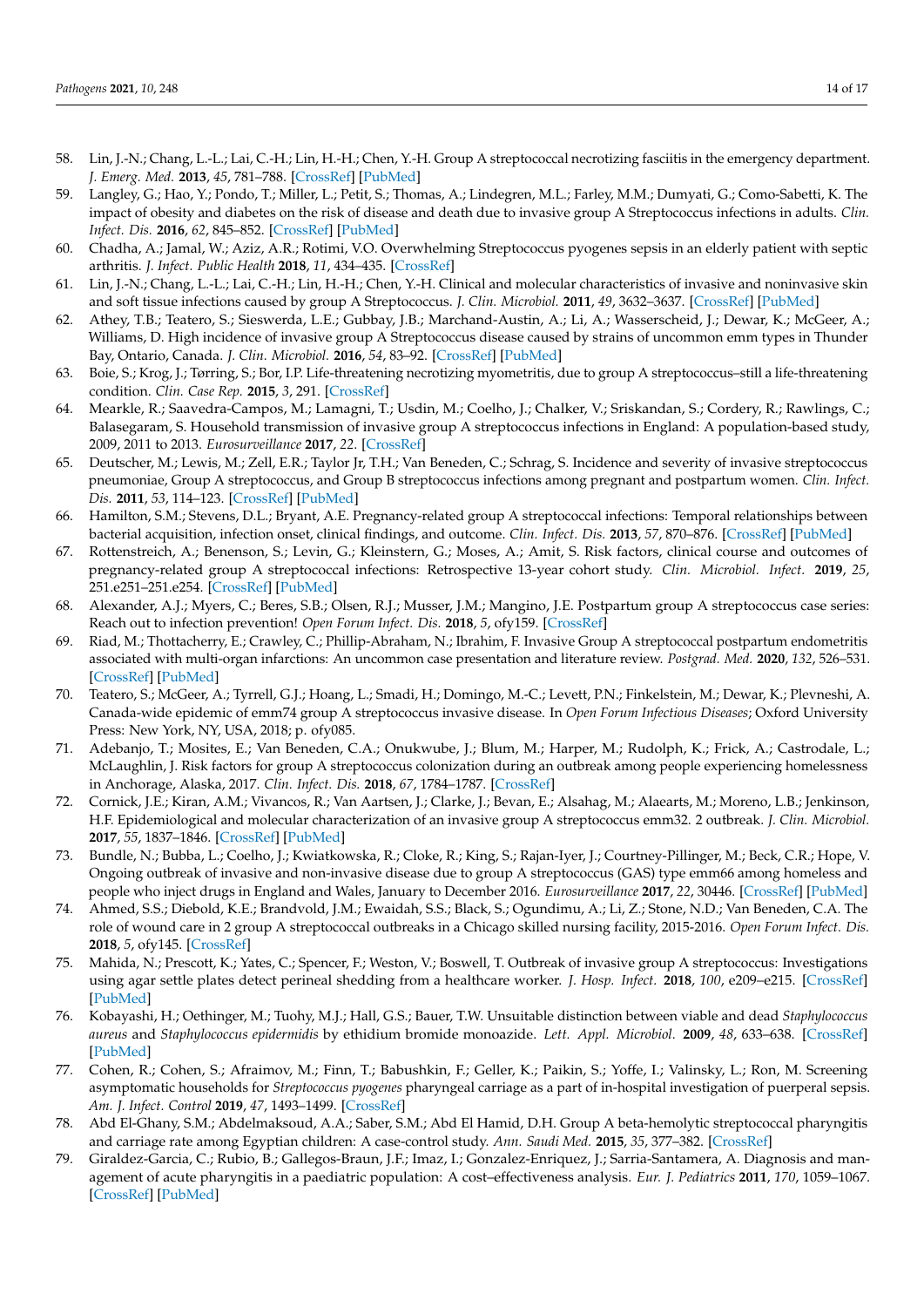- <span id="page-14-13"></span>80. Vijaya, D.; Sathish, J.; Janakiram, K. The prevalence of group A streptococci carriers among asymptomatic school children. *J. Clin. Diagn. Res.* **2013**, *7*, 446.
- 81. Brennan, M.R.; LeFevre, F. Necrotizing fasciitis: Infection identification and management. *Nurs. Crit. Care* **2019**, *14*, 6–11. [\[CrossRef\]](http://doi.org/10.1097/01.CCN.0000549627.98688.e2)
- 82. Malota, M.; Felbinger, T.W.; Ruppert, R.; Nüssler, N.C. Group A Streptococci: A rare and often misdiagnosed cause of spontaneous bacterial peritonitis in adults. *Int. J. Surg. Case Rep.* **2015**, *6*, 251–255. [\[CrossRef\]](http://doi.org/10.1016/j.ijscr.2014.10.060) [\[PubMed\]](http://www.ncbi.nlm.nih.gov/pubmed/25555146)
- 83. Follmann, D.; Huang, C.Y.; Gabriel, E. Who really gets strep sore throat? Confounding and effect modification of a time-varying exposure on recurrent events. *Stat. Med.* **2016**, *35*, 4398–4412. [\[CrossRef\]](http://doi.org/10.1002/sim.7000) [\[PubMed\]](http://www.ncbi.nlm.nih.gov/pubmed/27313096)
- 84. Yip, H.; Wong, O.; Lee, H.; Lam, S. Twelve-year experience with necrotising fasciitis in an intensive care unit of a local regional hospital. *Hong Kong J. Emerg. Med.* **2016**, *23*, 257–265. [\[CrossRef\]](http://doi.org/10.1177/102490791602300501)
- <span id="page-14-5"></span>85. Bridges, M.A. A case study of surviving puerperal group A sepsis. *J. Obstet. Gynecol. Neonatal Nurs.* **2015**, *44*, S82–S83. [\[CrossRef\]](http://doi.org/10.1111/1552-6909.12589)
- 86. Hikone, M.; Kobayashi, K.-i.; Washino, T.; Ota, M.; Sakamoto, N.; Iwabuchi, S.; Ohnishi, K. Streptococcal toxic shock syndrome secondary to group A streptococcus vaginitis. *J. Infect. Chemother.* **2015**, *21*, 873–876. [\[CrossRef\]](http://doi.org/10.1016/j.jiac.2015.07.011)
- <span id="page-14-0"></span>87. Krishna, V.; Sankaranarayan, S.; Sivaraman, R.P.; Prabaharan, K. Streptococcal toxic shock syndrome. *Indian J. Pediatrics* **2014**, *81*, 946–948. [\[CrossRef\]](http://doi.org/10.1007/s12098-013-1272-8) [\[PubMed\]](http://www.ncbi.nlm.nih.gov/pubmed/24297338)
- <span id="page-14-1"></span>88. Beaudoin, A.L.; Torso, L.; Richards, K.; Said, M.; Van Beneden, C.; Longenberger, A.; Ostroff, S.; Wendt, J.; Dooling, K.; Wise, M. Invasive group A streptococcus infections associated with liposuction surgery at outpatient facilities not subject to state or federal regulation. *JAMA Intern. Med.* **2014**, *174*, 1136–1142. [\[CrossRef\]](http://doi.org/10.1001/jamainternmed.2014.1875)
- <span id="page-14-9"></span>89. Waddington, C.S.; Snelling, T.L.; Carapetis, J.R. Management of invasive group A streptococcal infections. *J. Infect.* **2014**, *69*, S63–S69. [\[CrossRef\]](http://doi.org/10.1016/j.jinf.2014.08.005) [\[PubMed\]](http://www.ncbi.nlm.nih.gov/pubmed/25307276)
- 90. Qing-Zeng, C.; Yun-Bo, S.; Shi-Hai, L.; Li-Min, L.; Li-Juan, R.; Ying-Juan, S.; Pi-Chun, P. Outbreak of infections caused by Group A Streptococcus after modified radical mastectomy. *Surg. Infect.* **2013**, *14*, 385–388. [\[CrossRef\]](http://doi.org/10.1089/sur.2012.050)
- 91. Hancock-Allen, J.B.; Janelle, S.J.; Lujan, K.; Bamberg, W.M. Outbreak of group A streptococcus infections in an outpatient wound clinic—Colorado, 2014. *Am. J. Infect. Control* **2016**, *44*, 1133–1138. [\[CrossRef\]](http://doi.org/10.1016/j.ajic.2016.03.058) [\[PubMed\]](http://www.ncbi.nlm.nih.gov/pubmed/27307178)
- 92. Rößler, S.; Berner, R.; Jacobs, E.; Toepfner, N. Prevalence and molecular diversity of invasive *Streptococcus dysgalactiae* and *Streptococcus pyogenes* in a German tertiary care medical centre. *Eur. J. Clin. Microbiol. Infect. Dis.* **2018**, *37*, 1325–1332. [\[CrossRef\]](http://doi.org/10.1007/s10096-018-3254-2) [\[PubMed\]](http://www.ncbi.nlm.nih.gov/pubmed/29725958)
- <span id="page-14-2"></span>93. Inkster, T.; Wright, P.; Kane, H.; Paterson, E.; Dodd, S.; Slorach, J. Successive outbreaks of Group A streptococcus (GAS) in care of the elderly settings: Lessons learned. *J. Infect. Prev.* **2012**, *13*, 38–43. [\[CrossRef\]](http://doi.org/10.1177/1757177411428367)
- <span id="page-14-3"></span>94. Thielemans, E.; Oliver, J.; McMinn, A.; Baker, C.; Britton, P.N.; Clark, J.; Marshall, H.; Blyth, C.C.; Francis, J.; Buttery, J. Clinical description and outcomes of Australian children with invasive group A streptococcal disease. *Pediatric Infect. Dis. J.* **2020**, *39*, 379–384. [\[CrossRef\]](http://doi.org/10.1097/INF.0000000000002596) [\[PubMed\]](http://www.ncbi.nlm.nih.gov/pubmed/32091492)
- 95. Liu, M.; Lu, L.; Sun, R.; Zheng, Y.; Zhang, P. Rheumatic heart disease: Causes, symptoms, and treatments. *Cell Biochem. Biophys.* **2015**, *72*, 861–863. [\[CrossRef\]](http://doi.org/10.1007/s12013-015-0552-5) [\[PubMed\]](http://www.ncbi.nlm.nih.gov/pubmed/25638346)
- <span id="page-14-12"></span>96. Yang, P.; Peng, X.; Zhang, D.; Wu, S.; Liu, Y.; Cui, S.; Lu, G.; Duan, W.; Shi, W.; Liu, S. Characteristics of group A Streptococcus strains circulating during scarlet fever epidemic, Beijing, China, 2011. *Emerg. Infect. Dis.* **2013**, *19*, 909. [\[CrossRef\]](http://doi.org/10.3201/eid1906.121020)
- <span id="page-14-11"></span>97. Lev-Sagie, A.; Hochner-Celnikier, D.; Stroumsa, D.; Khalaileh, A.; Daum, H.; Moses, A. Group A streptococcus: Is there a genital carrier state in women following infection? *Eur. J. Clin. Microbiol. Infect. Dis.* **2017**, *36*, 91–93. [\[CrossRef\]](http://doi.org/10.1007/s10096-016-2774-x) [\[PubMed\]](http://www.ncbi.nlm.nih.gov/pubmed/27638010)
- 98. Smit, M.A.; Nyquist, A.-C.; Todd, J.K. Infectious shock and toxic shock syndrome diagnoses in hospitals, Colorado, USA. *Emerg. Infect. Dis.* **2013**, *19*, 1855. [\[CrossRef\]](http://doi.org/10.3201/eid1011.121547)
- <span id="page-14-4"></span>99. Fittipaldi, N.; Tyrrell, G.J.; Low, D.E.; Martin, I.; Lin, D.; Hari, K.L.; Musser, J.M. Integrated whole-genome sequencing and temporospatial analysis of a continuing group A streptococcus epidemic. *Emerg. Microbes Infect.* **2013**, *2*, 1–8. [\[CrossRef\]](http://doi.org/10.1038/emi.2013.13)
- <span id="page-14-6"></span>100. Allen, L.B.; Allen, M.; Lesa, R.; Richardson, G.; Eggett, D. Rheumatic fever in Samoa: Education as prevention. *Pac. Health Dialog* **2011**, *17*, 107–118. [\[PubMed\]](http://www.ncbi.nlm.nih.gov/pubmed/23008975)
- <span id="page-14-15"></span>101. Di Muzio, I.; D'Angelo, D.M.; Di Battista, C.; Lapergola, G.; Zenobi, I.; Marzetti, V.; Breda, L.; Altobelli, E. Pediatrician's approach to diagnosis and management of group A streptococcal pharyngitis. *Eur. J. Clin. Microbiol. Infect. Dis.* **2020**, *39*, 1103–1107. [\[CrossRef\]](http://doi.org/10.1007/s10096-020-03821-y) [\[PubMed\]](http://www.ncbi.nlm.nih.gov/pubmed/31984431)
- <span id="page-14-10"></span>102. Bono-Neri, F. Acute rheumatic fever: Global persistence of a preventable disease. *J. Pediatric Health Care* **2017**, *31*, 275–284. [\[CrossRef\]](http://doi.org/10.1016/j.pedhc.2016.09.001)
- <span id="page-14-14"></span>103. Anderson, B.L. Puerperal group A streptococcal infection: Beyond Semmelweis. *Obstet. Gynecol.* **2014**, *123*, 874–882. [\[CrossRef\]](http://doi.org/10.1097/AOG.0000000000000175) [\[PubMed\]](http://www.ncbi.nlm.nih.gov/pubmed/24785617)
- <span id="page-14-7"></span>104. Deutscher, M.; Schillie, S.; Gould, C.; Baumbach, J.; Mueller, M.; Avery, C.; Van Beneden, C.A. Investigation of a group A streptococcal outbreak among residents of a long-term acute care hospital. *Clin. Infect. Dis.* **2011**, *52*, 988–994. [\[CrossRef\]](http://doi.org/10.1093/cid/cir084) [\[PubMed\]](http://www.ncbi.nlm.nih.gov/pubmed/21460311)
- <span id="page-14-8"></span>105. Chochua, S.; Metcalf, B.J.; Li, Z.; Rivers, J.; Mathis, S.; Jackson, D.; Gertz, R.E.; Srinivasan, V.; Lynfield, R.; Van Beneden, C. Population and whole genome sequence based characterization of invasive group A streptococci recovered in the United States during 2015. *mBio* **2017**, *8*, e01417–e01422. [\[CrossRef\]](http://doi.org/10.1128/mBio.01422-17) [\[PubMed\]](http://www.ncbi.nlm.nih.gov/pubmed/28928212)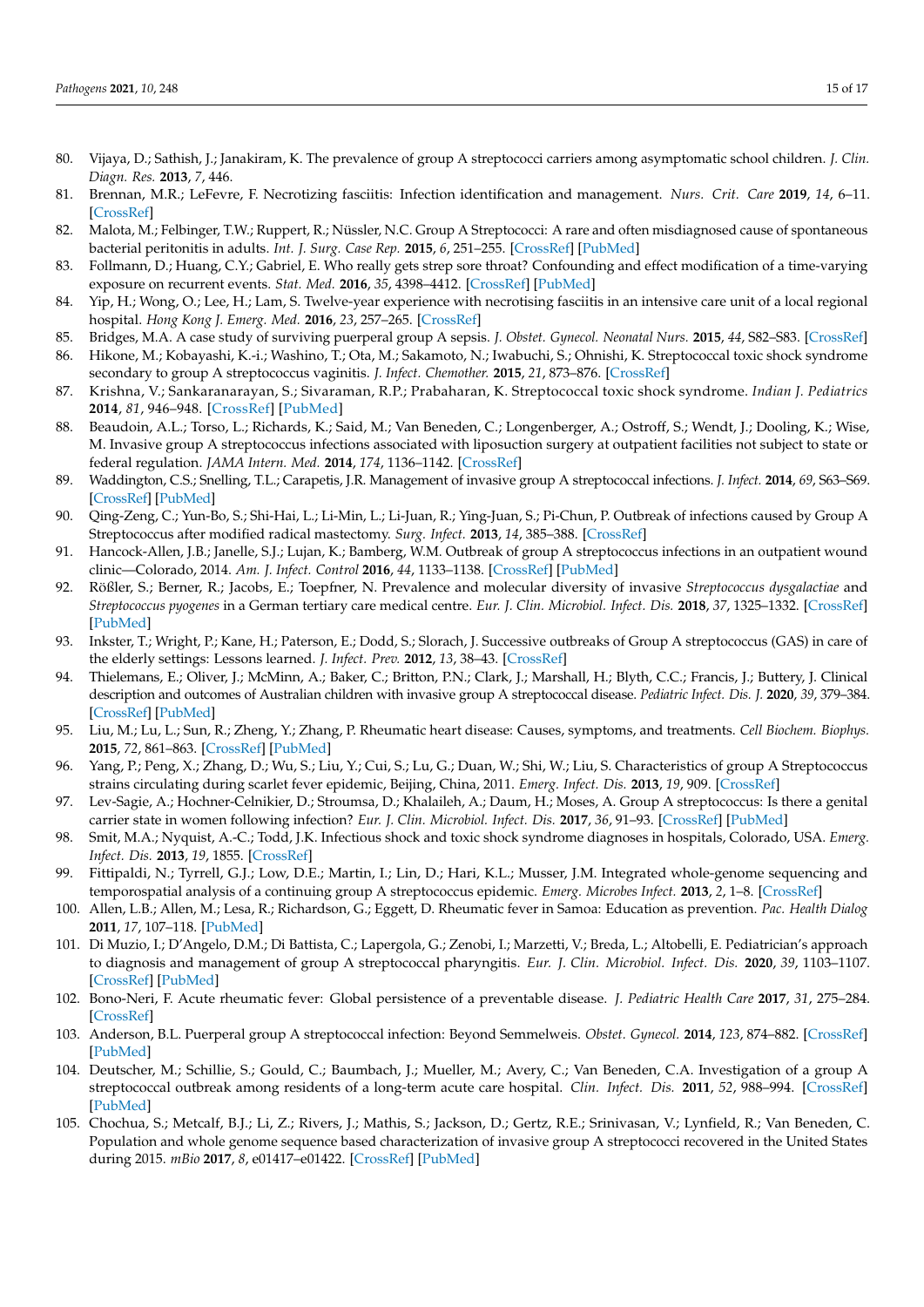- <span id="page-15-0"></span>106. Ralph, A.P.; Holt, D.C.; Islam, S.; Osowicki, J.; Carroll, D.E.; Tong, S.Y.; Bowen, A.C. Potential for molecular testing for group A streptococcus to improve diagnosis and management in a high-risk population: A prospective study. In *Open Forum Infectious Diseases*; Oxford University Press: New York, NY, USA, 2018; p. ofz097.
- <span id="page-15-1"></span>107. Barth, D.; Naicker, P.; Engel, K.; Muhamed, B.; Basera, W.; Mayosi, B.; Dale, J.; Engel, M. Molecular epidemiology of noninvasive and invasive group A streptococcal infections in Cape Town. *mSphere* **2019**, *4*. [\[CrossRef\]](http://doi.org/10.1128/mSphere.00421-19)
- <span id="page-15-19"></span>108. Vekemans, J.; Gouvea-Reis, F.; Kim, J.H.; Excler, J.-L.; Smeesters, P.R.; O'Brien, K.L.; Van Beneden, C.A.; Steer, A.C.; Carapetis, J.R.; Kaslow, D.C. The path to group A streptococcus vaccines: World Health Organization research and development technology roadmap and preferred product characteristics. *Clin. Infect. Dis.* **2019**, *69*, 877–883. [\[CrossRef\]](http://doi.org/10.1093/cid/ciy1143) [\[PubMed\]](http://www.ncbi.nlm.nih.gov/pubmed/30624673)
- <span id="page-15-20"></span>109. Rivera-Hernandez, T.; Rhyme, M.S.; Cork, A.J.; Jones, S.; Segui-Perez, C.; Brunner, L.; Richter, J.; Petrovsky, N.; Lawrenz, M.; Goldblatt, D. Vaccine-induced Th1-type response protects against invasive group A streptococcus infection in the absence of opsonizing antibodies. *mBio* **2020**, *11*. [\[CrossRef\]](http://doi.org/10.1128/mBio.00122-20) [\[PubMed\]](http://www.ncbi.nlm.nih.gov/pubmed/32156809)
- <span id="page-15-2"></span>110. Seth, A.; Kong, I.G.; Lee, S.-H.; Yang, J.-Y.; Lee, Y.-S.; Kim, Y.; Wibowo, N.; Middelberg, A.P.; Lua, L.H.; Kweon, M.-N. Modular virus-like particles for sublingual vaccination against group A streptococcus. *Vaccine* **2016**, *34*, 6472–6480. [\[CrossRef\]](http://doi.org/10.1016/j.vaccine.2016.11.008)
- <span id="page-15-3"></span>111. Oliver, J.; Thielemans, E.; McMinn, A.; Baker, C.; Britton, P.N.; Clark, J.E.; Marshall, H.S.; Blyth, C.C.; Francis, J.; Buttery, J. Invasive group A Streptococcus disease in Australian children: 2016 to 2018–a descriptive cohort study. *BMC Public Health* **2019**, *19*, 1–10. [\[CrossRef\]](http://doi.org/10.1186/s12889-019-8085-2)
- <span id="page-15-9"></span>112. Sivagnanam, S.; Zhou, F.; Lee, A.S.; O'sullivan, M.V. Epidemiology of invasive group A Streptococcus infections in Sydney, Australia. *Pathology* **2015**, *47*, 365–371. [\[CrossRef\]](http://doi.org/10.1097/PAT.0000000000000247) [\[PubMed\]](http://www.ncbi.nlm.nih.gov/pubmed/25938349)
- <span id="page-15-21"></span>113. Oliver, J.; Wilmot, M.; Strachan, J.; St George, S.; Lane, C.R.; Ballard, S.A.; Sait, M.; Gibney, K.; Howden, B.P.; Williamson, D.A. Recent trends in invasive group A Streptococcus disease in Victoria. *Commun. Dis. Intell. Q. Rep.* **2019**, *2018*, 43. [\[CrossRef\]](http://doi.org/10.33321/cdi.2019.43.8) [\[PubMed\]](http://www.ncbi.nlm.nih.gov/pubmed/30879286)
- <span id="page-15-18"></span>114. Turner, C.E.; Bedford, L.; Brown, N.M.; Judge, K.; Török, M.E.; Parkhill, J.; Peacock, S.J. Community outbreaks of group A streptococcus revealed by genome sequencing. *Sci. Rep.* **2017**, *7*, 1–9. [\[CrossRef\]](http://doi.org/10.1038/s41598-017-08914-x)
- 115. Bard, J.D.; Mongkolrattanothai, K.; Kachroo, P.; Beres, S.; Olsen, R.J. Case series description and genomic characterization of invasive group A streptococcal infections in pediatric patients. *Pediatric Infect. Dis. J.* **2017**, *36*, 618–620. [\[CrossRef\]](http://doi.org/10.1097/INF.0000000000001519)
- <span id="page-15-4"></span>116. Demoré, B.; Tebano, G.; Gravoulet, J.; Wilcke, C.; Ruspini, E.; Birgé, J.; Boivin, J.-M.; Hénard, S.; Dieterling, A.; Munerol, L. Rapid antigen test use for the management of group A streptococcal pharyngitis in community pharmacies. *Eur. J. Clin. Microbiol. Infect. Dis.* **2018**, *37*, 1637–1645. [\[CrossRef\]](http://doi.org/10.1007/s10096-018-3293-8)
- <span id="page-15-5"></span>117. Anderson, P.; King, J.; Moss, M.; Light, P.; McKee, T.; Farrell, E.; Stewart, J.; Lennon, D. Nurse-led school-based clinics for rheumatic fever prevention and skin infection management: Evaluation of Mana Kidz programme in Counties Manukau. *N. Z. Med. J.* **2016**, *129*, 36–45.
- <span id="page-15-6"></span>118. Kumar, R.; Sharma, Y.P.; Thakur, J.S.; Patro, B.K.; Bhatia, A.; Singh, I.P.; Rana, S.K.; Chakraborti, A.; Dhanda, V.; Sapru, S. Streptococcal pharyngitis, rheumatic fever and rheumatic heart disease: Eight-year prospective surveillance in Rupnagar district of Punjab, India. *Natl. Med. J. India* **2014**, *27*, 2. [\[CrossRef\]](http://doi.org/10.4103/0972-3919.125760) [\[PubMed\]](http://www.ncbi.nlm.nih.gov/pubmed/24591775)
- <span id="page-15-7"></span>119. Olp, R.J.; Chamales, I.A.; Schmiedecke, S.S. A case study of puerperal Group A Streptococcal infection complicated by toxic shock syndrome. *Am. J. Perinatol. Rep.* **2020**, *10*, e1. [\[CrossRef\]](http://doi.org/10.1055/s-0039-1697648)
- <span id="page-15-8"></span>120. Bennett, J.; Moreland, N.J.; Oliver, J.; Crane, J.; Williamson, D.A.; Sika-Paotonu, D.; Harwood, M.; Upton, A.; Smith, S.; Carapetis, J. Understanding group A streptococcal pharyngitis and skin infections as causes of rheumatic fever: Protocol for a prospective disease incidence study. *BMC Infect. Dis.* **2019**, *19*, 633. [\[CrossRef\]](http://doi.org/10.1186/s12879-019-4126-9) [\[PubMed\]](http://www.ncbi.nlm.nih.gov/pubmed/31315580)
- <span id="page-15-10"></span>121. Baker, M.G.; Gurney, J.; Oliver, J.; Moreland, N.J.; Williamson, D.A.; Pierse, N.; Wilson, N.; Merriman, T.R.; Percival, T.; Murray, C. Risk factors for acute rheumatic fever: Literature review and protocol for a case-control study in New Zealand. *Int. J. Environ. Res. Public Health* **2019**, *16*, 4515. [\[CrossRef\]](http://doi.org/10.3390/ijerph16224515) [\[PubMed\]](http://www.ncbi.nlm.nih.gov/pubmed/31731673)
- <span id="page-15-11"></span>122. Sanyahumbi, A.S.; Colquhoun, S.; Wyber, R.; Carapetis, J.R. Global disease burden of group A Streptococcus. In *Streptococcus pyogenes: Basic Biology to Clinical Manifestations [Internet]*; University of Oklahoma Health Sciences Center: Oklahoma City, OK, USA, 2016.
- <span id="page-15-12"></span>123. Steer, A.C.; Law, I.; Matatolu, L.; Beall, B.W.; Carapetis, J.R. Global emm type distribution of group A streptococci: Systematic review and implications for vaccine development. *Lancet Infect. Dis.* **2009**, *9*, 611–616. [\[CrossRef\]](http://doi.org/10.1016/S1473-3099(09)70178-1)
- <span id="page-15-13"></span>124. Mathan, J.J.; Erkart, J.; Houlding, A. Clinical management and patient persistence with antibiotic course in suspected group A streptococcal pharyngitis for primary prevention of rheumatic fever: The perspective from a New Zealand emergency department. *N. Z. Med. J.* **2017**, *130*, 58–68.
- <span id="page-15-14"></span>125. Centers for Disease Control and Prevention. *Group A Streptococcal (GAS) Disease*; U.S. Department of Health and Human Services: Atlanta, GE, USA, 2020.
- <span id="page-15-15"></span>126. DeMuri, G.P.; Wald, E.R. The Group A Streptococcal Carrier State Reviewed: Still an Enigma. *J. Pediatric Infect. Dis. Soc.* **2014**, *3*, 336–342. [\[CrossRef\]](http://doi.org/10.1093/jpids/piu030) [\[PubMed\]](http://www.ncbi.nlm.nih.gov/pubmed/26625454)
- <span id="page-15-16"></span>127. Sosa, M.E.B. Group A streptococcal infection in pregnancy and the puerperium. *J. Perinat. Neonatal Nurs.* **2016**, *30*, 124–130. [\[CrossRef\]](http://doi.org/10.1097/JPN.0000000000000166)
- <span id="page-15-17"></span>128. Walker, M.J.; Barnett, T.C.; McArthur, J.D.; Cole, J.N.; Gillen, C.M.; Henningham, A.; Sriprakash, K.; Sanderson-Smith, M.L.; Nizet, V. Disease manifestations and pathogenic mechanisms of group A Streptococcus. *Clin. Microbiol. Rev.* **2014**, *27*, 264–301. [\[CrossRef\]](http://doi.org/10.1128/CMR.00101-13)